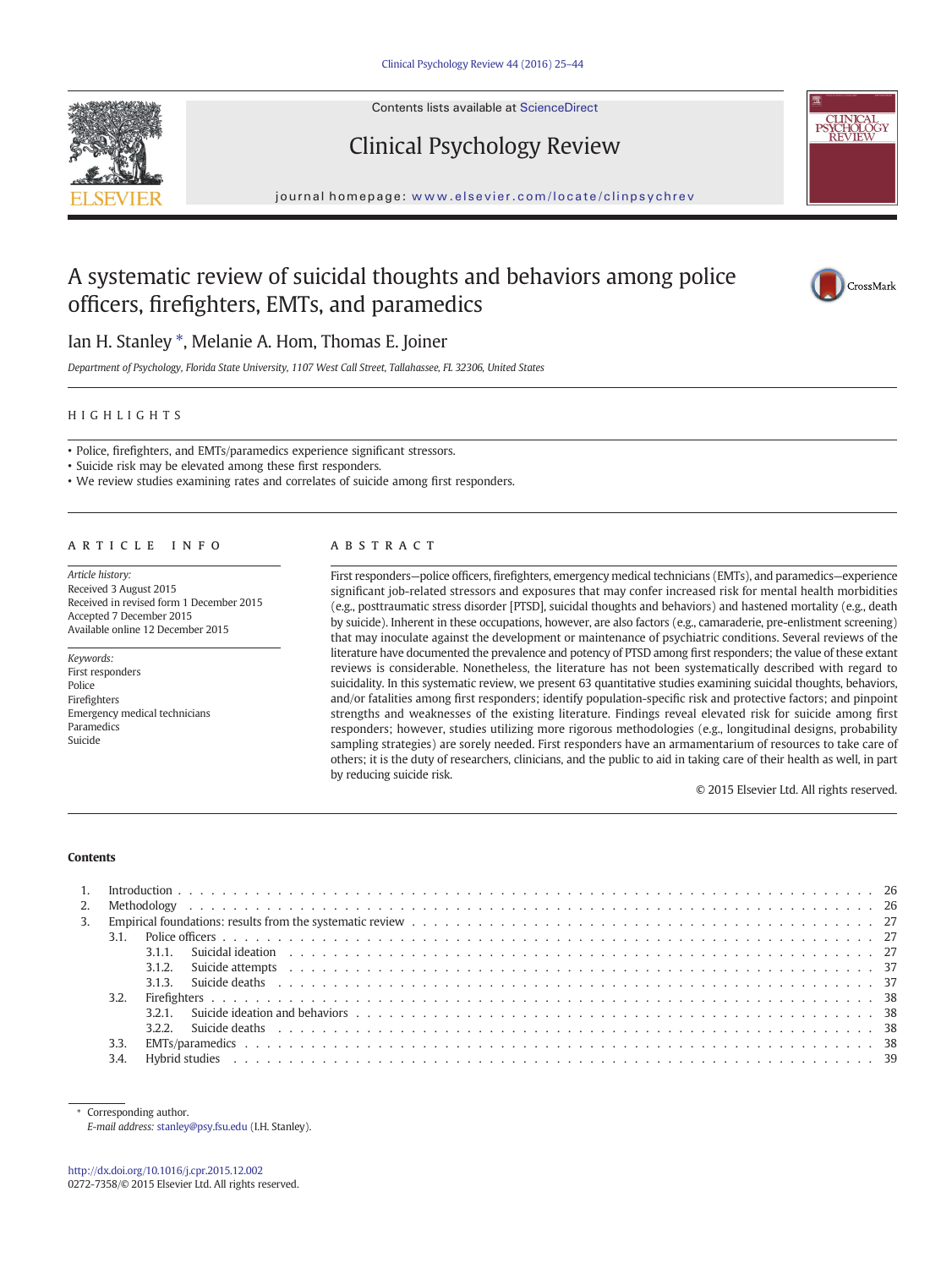|    | 4.1. |        |                                                                                                                                                                                                                                |
|----|------|--------|--------------------------------------------------------------------------------------------------------------------------------------------------------------------------------------------------------------------------------|
|    |      |        |                                                                                                                                                                                                                                |
|    |      | 4.1.2. | Occupational dissatisfaction, stress, and burnout edge interest in the content of the content of the content of the content of the content of the content of the content of the content of the content of the content of the c |
|    |      | 4.1.3. |                                                                                                                                                                                                                                |
|    |      |        |                                                                                                                                                                                                                                |
|    |      |        |                                                                                                                                                                                                                                |
|    | 4.2. |        |                                                                                                                                                                                                                                |
| 5. |      |        |                                                                                                                                                                                                                                |
| 6. |      |        |                                                                                                                                                                                                                                |
|    |      |        |                                                                                                                                                                                                                                |
|    |      |        |                                                                                                                                                                                                                                |
|    |      |        |                                                                                                                                                                                                                                |
|    |      |        |                                                                                                                                                                                                                                |

### 1. Introduction

In some jurisdictions within the United States, the ten-code (cf. radio code) for a police officer or other first responder who is in distress and in need of additional assistance is 10–13. Coincidentally, or perhaps purposely, this maps onto the exact chapter and verse of the following excerpt from the Epistle to the Romans: "For whosoever shall call upon the name of the Lord shall be saved" (Rom. 10:13 King James Version). The point here is not about religion but rather about an age-old recognition that our protectors—police officers, firefighters, emergency medical technicians (EMTs), and paramedics<sup>1</sup>—need and are themselves deserving of protection and saving in all domains spanning both physical and mental health.

There have been several meta-analyses and scoping reviews of the literature regarding posttraumatic stress disorder (PTSD) among first responders [\(Berger et al., 2012; Faust & Ven, 2014; Haugen, Evces, &](#page-17-0) [Weiss, 2012; Liu, Tarigan, Bromet, & Kim, 2014\)](#page-17-0). These articles have revealed a dearth of population-specific intervention studies ([Haugen](#page-17-0) [et al., 2012](#page-17-0)) and highlighted the enduring sequelae in the years following the 9/11 terrorist attacks ([Liu et al., 2014](#page-18-0)). These reviews have had an important effect on the field, spurring further inquiry into the causes, prevention, and treatment of PTSD among first responders, including the development of an integrative psychotherapy for the treatment of PTSD among 9/11 first responders [\(Haugen, Splaun, Evces, & Weiss,](#page-17-0) [2013;](#page-17-0) see also [Whealin, Ruzek, & Southwick, 2008\)](#page-19-0).

In addition to PTSD, first responders are also susceptible to other psychiatric consequences, including suicidal thoughts and behaviors. Within the general population, over 40,000 individuals die by suicide each year in the U.S. [\(Centers for Disease Control and Prevention](#page-17-0) [\[CDC\], 2015\)](#page-17-0); an estimated one million adults make a non-fatal suicide attempt and eight million adults experience serious thoughts of suicide annually ([Crosby, Han, Ortega, Parks, & Gfroerer, 2011](#page-17-0)). Research has consistently demonstrated differential suicide risk across occupational groups ([Boxer, Burnett, & Swanson, 1995; Milner, Spittal, Pirkis, &](#page-17-0) [LaMontagne, 2013\)](#page-17-0), with some studies finding relatively higher rates of fatalities among protective services workers (cf. first responders), in particular [\(Tiesman et al., 2015\)](#page-18-0). However, establishment of a strong evidentiary base has been hampered by conflicting findings, with some studies finding no appreciable increase in risk (e.g., [Marzuk, Nock,](#page-18-0) [Leon, Portera, & Tardiff, 2002](#page-18-0)) and others finding lower rates of suicide as compared to the general population (e.g., [Musk, Monson, Peters, &](#page-18-0) [Peters, 1978](#page-18-0)). Thus, the abundant yet discrepant literature among first responders highlights the necessity of integrating findings across disciplines, research groups, and time periods.

First responders are immensely self-sacrificial and deserving of our deep veneration and careful attention. Several occupational considerations make the study of suicidality among these populations particularly compelling. First, first responder occupations carry inherent risks that pose acute and chronic dangers to one's health and safety: a police officer shields the public from deadly bullets; a firefighter runs into a burning building when everyone else is running out; and EMTs/paramedics are charged with saving someone from a life-threatening situation. Beyond the potential for loss of life, these experiences may also lower one's fear of death, creating conditions under which suicidality emerges ([Van Orden et al., 2010](#page-18-0)). Second, shift-work may cause sleep disturbances and disruptions in familial social support [\(Vallières,](#page-18-0) [Azaiez, Moreau, LeBlanc, & Morin, 2014\)](#page-18-0), both of which are potent risk factors for suicide ([Bernert, Kim, Iwata, & Perlis, 2015; Van Orden](#page-17-0) [et al., 2010](#page-17-0)). Third, many of these individuals serve more than one of these roles (e.g., a full-time firefighter who is dually certified as an EMT), and these additional occupational hazards may confer additive risk. Fourth, these individuals have access to highly lethal suicide means (e.g., firearms in the case of police officers). Finally, though not exhaustively, first responder groups are overwhelmingly comprised of white males [\(U.S. Bureau of Labor Statistics, 2015](#page-18-0))—the same demographic group that is also at the highest risk for suicide [\(CDC, 2015\)](#page-17-0).

To the best of our knowledge, no systematic review of the literature exists examining the entire continuum of suicidality (i.e., ideation, attempts, and fatalities) among multiple—indeed, often overlapping—first responder populations. In the absence of a systematic review on these topics, it remains difficult to parse apart nuances within the literature, draw conclusions, and identify future research that is needed in order to better understand and prevent suicide among these important populations. As such, herein we review quantitative data examining suicide among first responders, inclusive of all ranks and titles of police officers, firefighters, EMTs, and paramedics. These handles will be used as general descriptors, though we recognize that essential distinctions exist within these occupations, including, for example, the importance of rank structures. Further, we identify risk (e.g., traumatic exposures), protective (e.g., camaraderie), and organizational (e.g., pre-enlistment screening) factors that are unique to these populations.

#### 2. Methodology

We conducted a comprehensive, systematic search for articles published in English (searches were queried on July 19, 2015). We converged results from four leading databases—PubMed, MEDLINE, PsycINFO, and Sociological Abstracts—using the following search term categories and permutations thereof: police (police officer\*, detective\*, law enforcement), firefighter (firefighter\*, fireman, firemen), emergency medical technician/paramedic (emergency medical technician\*, EMT, EMTs, paramedic\*, medics), and suicide (suicid\*, non-suicidal selfinjury, NSSI, self-harm). Within PubMed, we used the Medical Subject

 $1$  Although the roles of military service members are similar, this review will exclude military occupations due to the scope of existing studies and several reviews already published within this area [\(Bryan et al., 2015; Buckman et al., 2011; Kaylor, King, & King, 1987;](#page-17-0) [Nock et al., 2013](#page-17-0)), as well as a focus of the current report on first responders. We acknowledge that many individuals will have concurrent or past military service experience.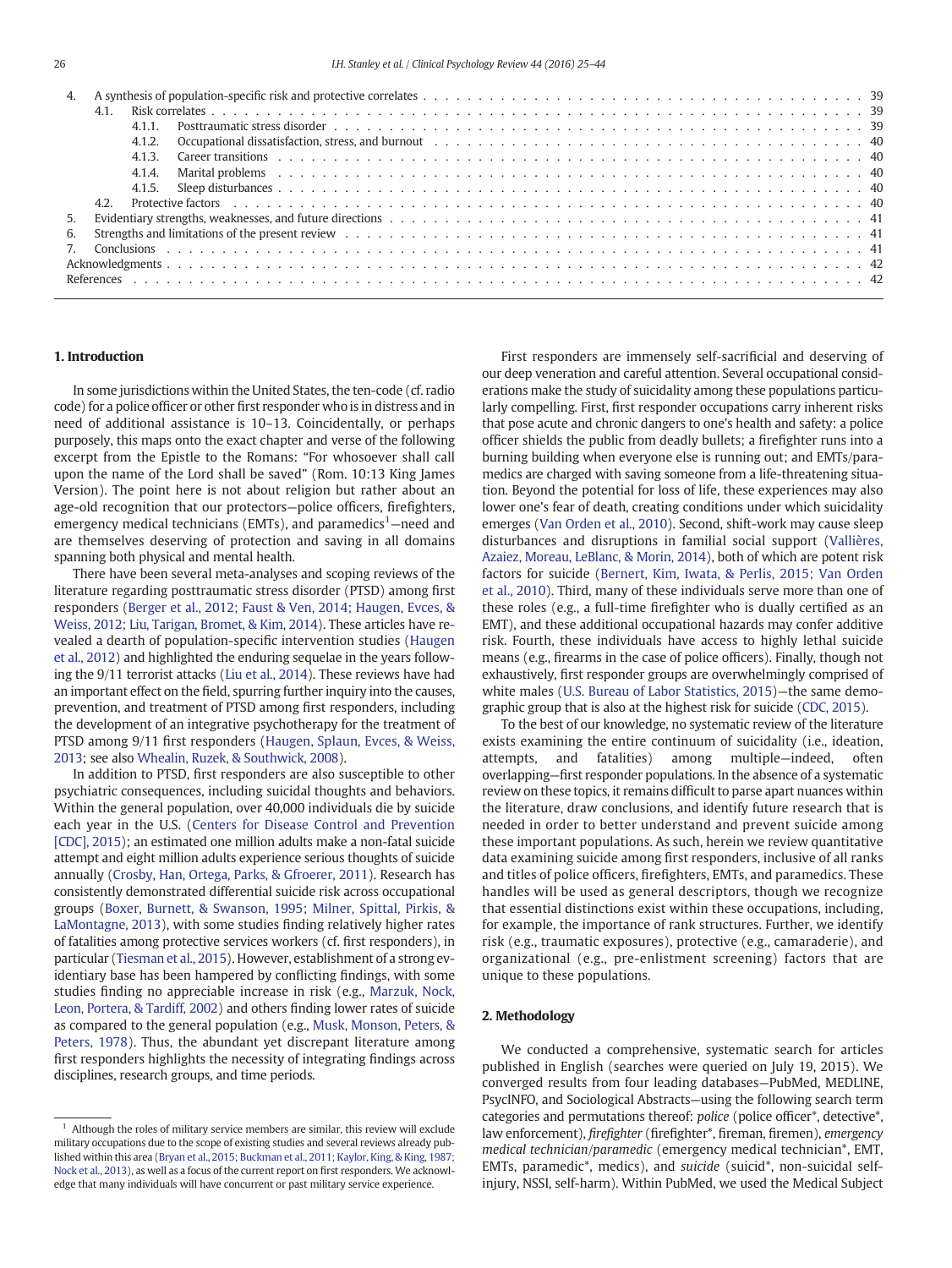Headings (MeSH; i.e., standardized nomenclature for indexing within PubMed) terms "Emergency Responders" and "Suicide." To cast a wide net, we additionally searched the Cochrane Library, Google Scholar, and reference lists of identified review articles. Papers were selected for inclusion based on the following criteria: (1) published in English; (2) peer-reviewed; (3) examines one or more of the following first responder occupations: police officers, firefighters, EMTs, or paramedics; and (4) presents quantitative data examining suicidal thoughts and/or behaviors. In-press and under review papers of which we were aware at the time of the search were also included. Dissertations and theses were excluded because they were not vetted through formal peerreview processes. Two independent coders reviewed titles and abstracts, and disagreements were resolved via consensus; a third author was designated as a tiebreaker.

The computerized search yielded 700 papers. An additional 9 papers were identified through manual searches of the references; further, 1 recently published, 1 in-press, and 1 under review paper of which we were aware were included. Thus, a collective 712 papers were initially identified (see Fig. 1). Based on our review of titles/abstracts, we excluded 549 papers that were patently irrelevant, leaving 163 records to be screened. Of these, 47 were excluded because they represented duplicates (i.e., they were revealed by more than one database). As such, we conducted an initial review of 116 articles, 36 of which were subsequently excluded because their scope and/or content were not relevant (e.g., did not focus on first responder populations and/or suicide) and 17 of which were excluded because they did not present original, empirical data (e.g., commentaries, sections of reviews). Therefore, 63 articles were included in the current review, among which 48 specifically examined police officers, 9 examined firefighters, 2 examined EMTs/paramedics, and 4 centrally examined at least two of the aforementioned occupations (see [Table 1](#page-3-0) for a summary).



Fig. 1. Literature review flow diagram.

#### 3. Empirical foundations: results from the systematic review

Before delving into results, it is important to ponder the groups to which rates of suicide among first responders are compared. Most of the following studies utilized the general population as a comparison group, with some adjusting general population rates for demographic characteristics to better reflect first responder demographics (e.g., predominately male). Comparing rates of first responder suicides to sex- and race-matched general population estimates serves as a useful indicator of relative risk; however, whereas first responders undergo pre-enlistment physical and mental health screening that results in a relatively healthy group, the general population is comprised of a more variegated set of individuals, including those who are unemployed and/or have an unremitting serious mental illness. Thus, due to this "healthy worker" effect ([Li & Sung, 1999; Pearce, Checkoway, &](#page-18-0) [Kriebel, 2007](#page-18-0)), it is emphasized that even comparable rates could indicate that rates may be de facto elevated among first responders, because one would expect lower rates among first responders compared to the general population (see [Barron, 2010; Hem, Berg, & Ekeberg,](#page-17-0) [2001; Marzuk et al., 2002; Violanti, Vena, Marshall, & Petralia, 1996b\)](#page-17-0).

### 3.1. Police officers

A relatively large body of research has examined suicide among police officers, with our systematic search yielding a collective 48 empirical studies (see [Table 1](#page-3-0)).

#### 3.1.1. Suicidal ideation

Twelve studies examining suicidal ideation among police officers were identified.<sup>2</sup> In one of the larger studies, [Berg, Hem, Lau, Loeb,](#page-17-0) [and Ekeberg \(2003\)](#page-17-0) surveyed 3272 Norwegian police officers (approximately half of the entire nation's police force). Of these respondents, 24% reported having felt that life was not worth living and 6.4% had seriously considered suicide at some point during their lifetime. These rates align with findings from a U.S.-based sample of 105 police officers in a midsize, urban police department, revealing a lifetime prevalence of suicidal ideation of 25% and 23.1% for females and males, respectively ([Violanti et al., 2009](#page-19-0)). Among the general U.S. population, approximately 13.5% of individuals report lifetime ideation [\(Kessler, Borges, & Walters, 1999](#page-18-0)). These studies utilized lifespan timeframes. When examining current suicidal ideation, one study of 1794 South African police officers, predominately male, found that 132 (7.4%) reported current suicidal ideation [\(Pienaar,](#page-18-0) [Rothmann, & van de Vijver, 2007\)](#page-18-0)—a rate comparable to those found among South African males in the general population (8.0%; [Joe, Stein,](#page-17-0) [Seedat, Herman, & Williams, 2008](#page-17-0)). Similarly, a study of 193 active duty officers serving in a Midwestern U.S. state found that approximately 8.8% of officers had experienced recent (i.e., past two-weeks) suicidal ideation ([Chopko, Palmieri, & Facemire, 2014](#page-17-0)), which is higher than the 3.8% of U.S. adults reporting past-year ideation [\(Han, Compton,](#page-17-0) [Gfroerer, & McKeon, 2015\)](#page-17-0).

To establish temporality, longitudinal studies are needed to examine the onset, course, and resolution of suicidal ideation immediately prior to, during, and after a police officer's career. Moreover, many of the studies examining suicidal ideation identified by this review did not report rates, and instead focused on risk correlates (e.g., PTSD). Although it is understandable that some researchers may have been reluctant to describe rates due to concerns about representativeness, a variegated set of samples is needed to triangulate the scope of the problem and inform next steps. Thus, in determining the prevalence of suicide ideation among police officers (and other first responders), researchers are encouraged to use empirically-validated instruments (e.g., Beck Scale for Suicide Ideation [BSS; [Beck, Kovacs, & Weissman, 1979\]](#page-17-0),

<sup>&</sup>lt;sup>2</sup> Some studies examined more than one facet of suicidality (e.g., ideation and attempts); thus, here and elsewhere numbers may exceed 100%.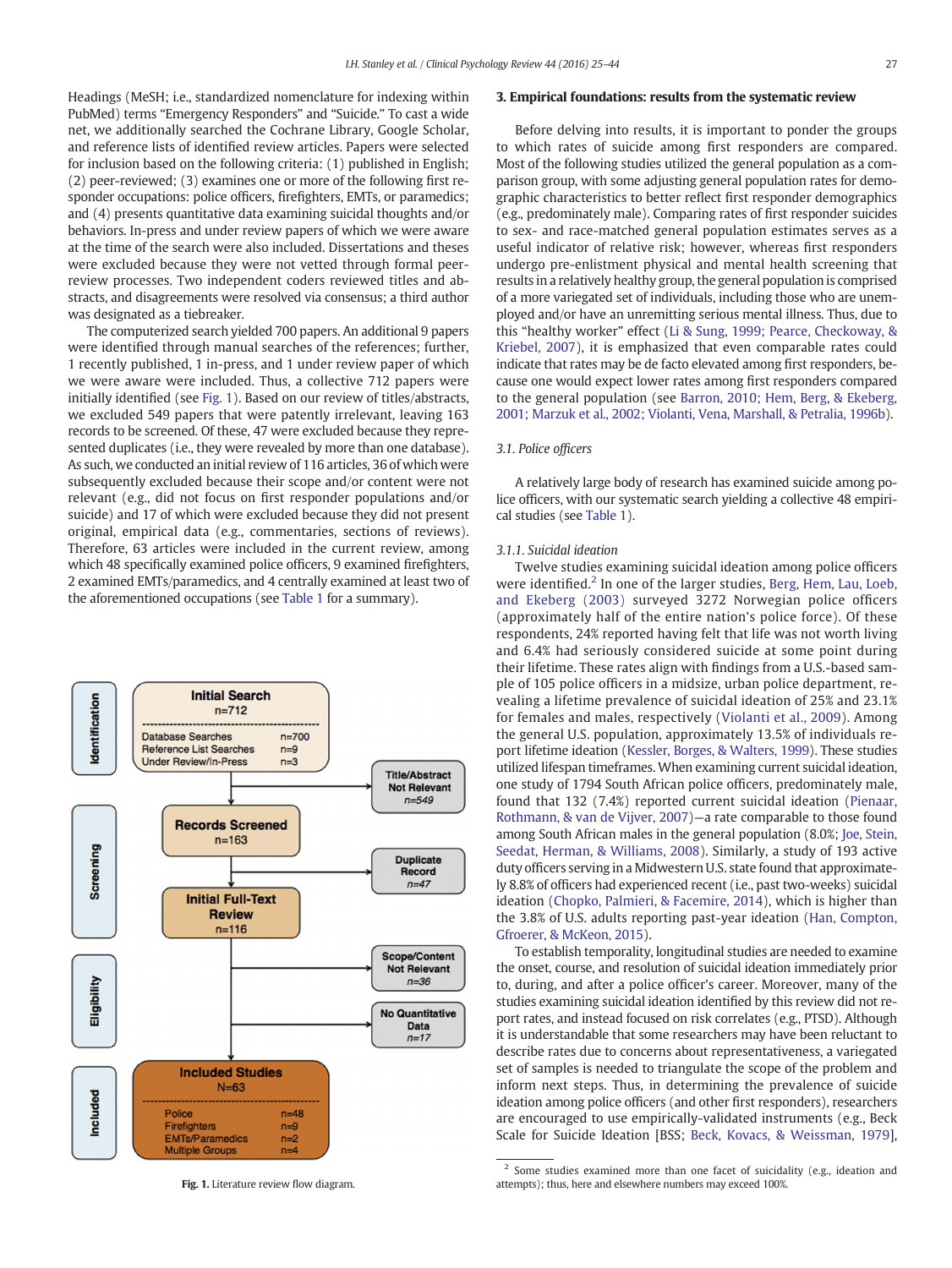#### <span id="page-3-0"></span>Table 1

Summary of studies examining suicidal thoughts and behaviors among police officers, firefighters, emergency medical technicians, and paramedics.

| #              | Citation                | Geographic<br>location           | $\mathbf N$ | Study design             | Index of<br>suicidality<br>assessed $1$ | Rates of SI, SA,<br>death                                                 | Key risk and<br>protective correlates<br>examined                                                                         | Major findings                                                                                                                                                                                              | Strengths                                                                                                                         | Limitations                                                                                                                                               |
|----------------|-------------------------|----------------------------------|-------------|--------------------------|-----------------------------------------|---------------------------------------------------------------------------|---------------------------------------------------------------------------------------------------------------------------|-------------------------------------------------------------------------------------------------------------------------------------------------------------------------------------------------------------|-----------------------------------------------------------------------------------------------------------------------------------|-----------------------------------------------------------------------------------------------------------------------------------------------------------|
|                | Police officers         |                                  |             |                          |                                         |                                                                           |                                                                                                                           |                                                                                                                                                                                                             |                                                                                                                                   |                                                                                                                                                           |
| 1              | Arias et al.<br>(2008)  |                                  | 2           | Psychological<br>Autopsy | Suicide Death                           |                                                                           | Risk:<br>• Past SA                                                                                                        | • Police officers who<br>committed suicide-by-cop<br>similar to civilians who<br>died similarly                                                                                                             | • Only study that ex-<br>amined suicide-by-<br>cop among police                                                                   | • Only two cases<br>presented                                                                                                                             |
| $\overline{2}$ | <b>Barron</b><br>(2010) | New South<br>Wales,<br>Australia | 247         | Psychological<br>Autopsy | Suicide Death                           | $\cdot$ 41/247<br>$(16.6%)$ were<br>deaths by<br>suicide                  | Risk:<br>• Substance use<br>• Work performance<br>issues                                                                  | • 31.5% had work perfor-<br>mance issues<br>• 23% under investigation at<br>time of death<br>• Risk factors generally simi-<br>lar to civilians                                                             | • Thorough coding of<br>risk factors across<br>personal, occupation,<br>psychological, and<br>social domains                      | • Only police who were<br>recorded to have died<br>during employment<br>included (no retired<br>police)                                                   |
| 3              | Beehr et al.<br>(1995)  | Eastern U.S.                     | 177         | Self-Report<br>Survey    | <sub>SI</sub>                           |                                                                           | Risk:<br>• Alcohol use<br>• Somatic complaints<br>• Spouse drinking                                                       | • Job satisfaction negatively<br>associated with SI<br>• Males more likely than<br>females to attribute SI to<br>work problems                                                                              | • Assessment of coping<br>strategies                                                                                              |                                                                                                                                                           |
|                |                         |                                  |             |                          |                                         |                                                                           |                                                                                                                           | (e.g., problem-focused),<br>which may inform future<br>interventions                                                                                                                                        | • Convenience sample<br>• SI measured with a sin-<br>gle item (7-point scale)                                                     |                                                                                                                                                           |
| $\overline{4}$ | Berg et al.<br>(2006)   | Norway                           | 3272        | Self-Report<br>Survey    | SI                                      |                                                                           | Protective:<br>• Help-seeking<br>among individuals<br>with serious SI<br>(e.g., general<br>practitioner,<br>psychologist) | • 73.9% of individuals with<br>serious SI visited a general<br>practitioner within<br>past year<br>• 6.7% had contact with<br>psychologist/psychiatrist<br>during past year                                 | • Survey sent to all<br>members of the de-<br>partment (about half<br>responded)<br>• Lifetime SI, but past-<br>year help-seeking | • Help-seeking among<br>police reporting SA<br>not examined<br>• Psychologist and<br>psychiatrist collapsed<br>into one category                          |
| 5              | Berg et al.<br>(2003)   | Norway                           | 3272        | Self-Report<br>Survey    | SI, SA                                  | Lifetime:<br>• Serious SI:<br>6.4%<br>$-SA: 0.7%$                         | Risk:<br>• Job dissatisfaction<br>• Job burnout<br>• Marital status<br>(single)<br>· Subjective health<br>complaints      | • Job dissatisfaction and<br>burnout predicted SI in<br>uncontrolled (but not<br>controlled) analyses<br>• Marital status and sub-<br>jective health complaints<br>predicted SI in all<br>analyses          | • Survey sent to all<br>members of the de-<br>partment (about half<br>responded)                                                  | • Frequency of SA<br>dichotomized (never<br>vs. any)<br>• Few predictors of SA<br>reported                                                                |
| 6              | Cantor et al.<br>(1995) | Queensland,<br>Australia         |             | Records<br>Review        | Suicide Death                           | 1980s:<br>• 60 per 100,000<br>in 1800s<br>"Recently:"<br>• 20 per 100,000 | Risk:<br>• Service problems<br>• Sick leave<br>• Physical conditions<br>• Psychiatric<br>conditions<br>• Alcohol use      | · Sick leave elevated<br>among decedents in year<br>before death<br>• Rates comparable to other<br>employed males in region<br>• Declining rates may be<br>due to increased services<br>available to police | • Offers historical per-<br>spectives<br>(e.g., differences in<br>police culture in the<br>1800s versus 1900s)                    | • Risk factor informa-<br>tion not available for<br>a substantial portion<br>of decedents<br>• Mental health<br>problems not system-<br>atically assessed |
| 7              | Chopko et al.<br>(2014) | Midwestern<br>U.S.               | 193         | Self-Report<br>Survey    | SI                                      | Past<br>Two-Weeks:<br>$8.8\%$ : SI                                        | Risk:<br>• Depression<br>symptoms<br>• Posttraumatic<br>Stress Disorder<br>(PTSD) symptoms                                | • PTSD symptoms<br>correlated with SI<br>• Multivariate analyses re-<br>vealed depression was only<br>significant predictor of SI                                                                           | • Recent SI (i.e., past<br>two-weeks) assessed<br>• One of only a few<br>studies examining<br>PTSD symptoms as a<br>correlate     | • Convenience sample<br>• Sample comprised of<br>mostly white males                                                                                       |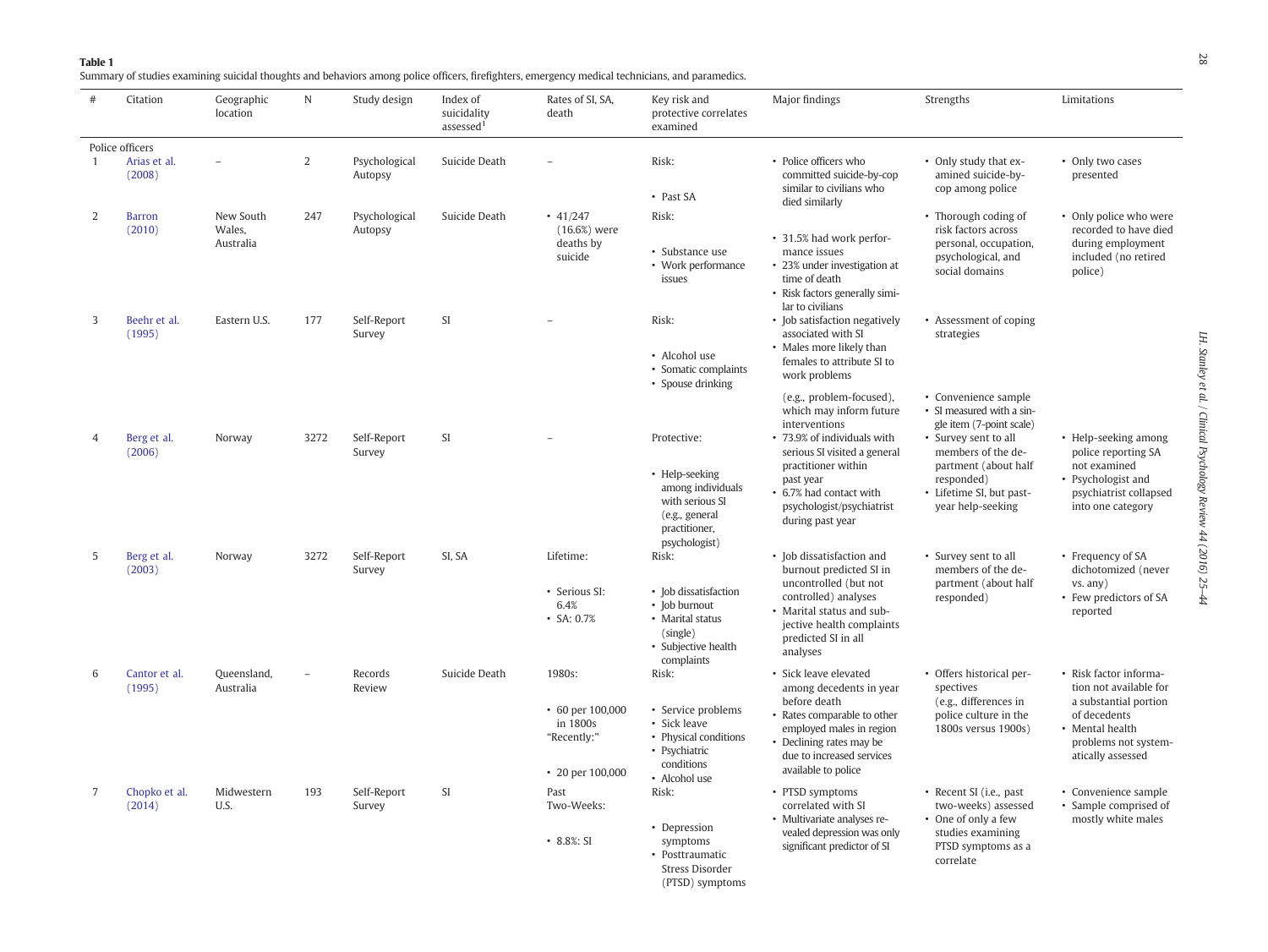| 8  | Curran et al.<br>(1988)           | Ireland                              |      | Records<br>Review        | Suicide Death | 1973-1979:<br>$\cdot$ 11.7 per<br>100,000<br>1980-1987:<br>• 32.9 per                                 | Risk:<br>· Suicide method                                                                                           | · Suicide fatality rates<br>among police increased<br>from 1973 to 1979 to<br>1980-1987 and<br>remained higher than ci-<br>vilian rates<br>• Majority (94%) of dece-<br>dents used firearms                                | • Included information<br>on method of suicide                                                                           | • Limited to Northern<br>Ireland<br>• Police Federation<br>supplied the data;<br>unclear about quality<br>of records                                                  |
|----|-----------------------------------|--------------------------------------|------|--------------------------|---------------|-------------------------------------------------------------------------------------------------------|---------------------------------------------------------------------------------------------------------------------|----------------------------------------------------------------------------------------------------------------------------------------------------------------------------------------------------------------------------|--------------------------------------------------------------------------------------------------------------------------|-----------------------------------------------------------------------------------------------------------------------------------------------------------------------|
| 9  | Dash and<br>Reiser (1978)         | Los Angeles,<br>CA, (U.S.)           |      | Records<br>Review        | Suicide Death | 100,000<br>1970-1976<br>(average):<br>$\cdot$ 8.1 per<br>100,000                                      |                                                                                                                     | · Suicide rate of police ap-<br>proximately half that of<br>the general population in<br>Los Angeles County dur-<br>ing the same time period                                                                               | • Included discussion<br>on the mental health<br>services available to<br>members in this<br>department,<br>specifically | • Insufficient methodo-<br>logical reporting on<br>how the data were<br>obtained                                                                                      |
| 10 | Heiman<br>(1975)                  | New York,<br>NY (U.S.) and<br>London |      | Records<br>Review        | Suicide Death | 1960-1973<br>(average):<br>$\cdot$ 19.1 per<br>100,000 (NY)<br>$\cdot$ 5.8 per<br>100,000<br>(London) |                                                                                                                     | • In NY, suicide rate of po-<br>lice nearly double that of<br>the rate of general white<br>male urban population<br>· In London, no differences<br>in suicide rates between<br>police and non-police                       | · Compared two sepa-<br>rate departments                                                                                 | • Insufficient methodo-<br>logical reporting on<br>how the data were<br>obtained                                                                                      |
| 11 | Heiman<br>(1977)                  | New York.<br>NY (U.S.) and<br>London | 93   | Psychological<br>Autopsy | Suicide Death |                                                                                                       | Risk:<br>• Number of years<br>of service<br>· Suicide method                                                        | • 93 NY policemen died by<br>suicide between 1934<br>and 1940                                                                                                                                                              | • Illustrative case ex-<br>amples provided                                                                               | · Insufficient methodo-<br>logical reporting on<br>how the data were<br>obtained                                                                                      |
| 12 | Hem et al.<br>(2005)              | Norway                               |      | Records<br>Review        | Suicide Death | 1960-2000<br>(average):<br>• 19.5 per<br>100,000                                                      |                                                                                                                     | • Male police suicide rates<br>appear to be comparable<br>to the general population                                                                                                                                        | • Compared police sui-<br>cide rates to other<br>occupations<br>(e.g., physicians)<br>• Stratified by sex and<br>age     | • Suicide methods and<br>other key associated<br>features not<br>examined                                                                                             |
| 13 | Hill and<br>Clawson<br>(1988)     | Washington<br>State (U.S.)           | 1586 | Records<br>Review        | Suicide Death | 1950-1971:<br>Proportion<br><b>Mortality Ratio</b><br>$(PMR)$ :<br>• 113                              |                                                                                                                     | • Police more likely to die<br>by suicide than by<br>accidents, but less likely<br>to die by suicide than by<br>homicide<br>Relatively high rate of<br>suicide among police, ac-<br>counting for social class<br>structure | • Compared death by<br>suicide with death by<br>homicide<br>• Compared police<br>with other occupa-<br>tional groups     | • Authors conclude<br>rates are elevated,<br>but they do not ap-<br>pear to be statistically<br>significantly elevated<br>• Nonwhite males<br>excluded                |
| 14 | Janik and<br>Kravitz<br>(1994)    | Midwestern<br>U.S.                   | 134  | Records<br>Review        | <b>SA</b>     | Lifetime:<br>•55%:SA                                                                                  | Risk:<br>• Years of service<br>• Marital problems<br>• Suspension<br>· Citizens' com-<br>plaints<br>• Substance use | • Attempters more likely<br>to have marital problems<br>and to have been<br>suspended<br>• No differences emerged<br>in terms of substance use                                                                             | • Assessed range of key<br>correlates                                                                                    | • Assessed police offi-<br>cers at fitness-for-<br>duty evaluation<br>(which occur when<br>commanders have<br>concerns about offi-<br>cers' physical/mental<br>health |
| 15 | Josephson<br>and Reiser<br>(1990) | Los Angeles,<br>$CA$ (U.S.)          |      | Records<br>Review        | Suicide Death | $\cdot$ 1977-1988<br>(average):<br>• 12.0 per<br>100,000                                              | Risk:<br>• Rank<br>• Marital problems<br>• Alcohol use                                                              | • Police suicide rate lower<br>than the rates of adults<br>in the same county, state,<br>and country                                                                                                                       | • Provided brief illus-<br>tration of each case's<br>psychiatric profile                                                 | · Insufficient methodo-<br>logical reporting on<br>how the data were<br>obtained                                                                                      |

(continued on next page)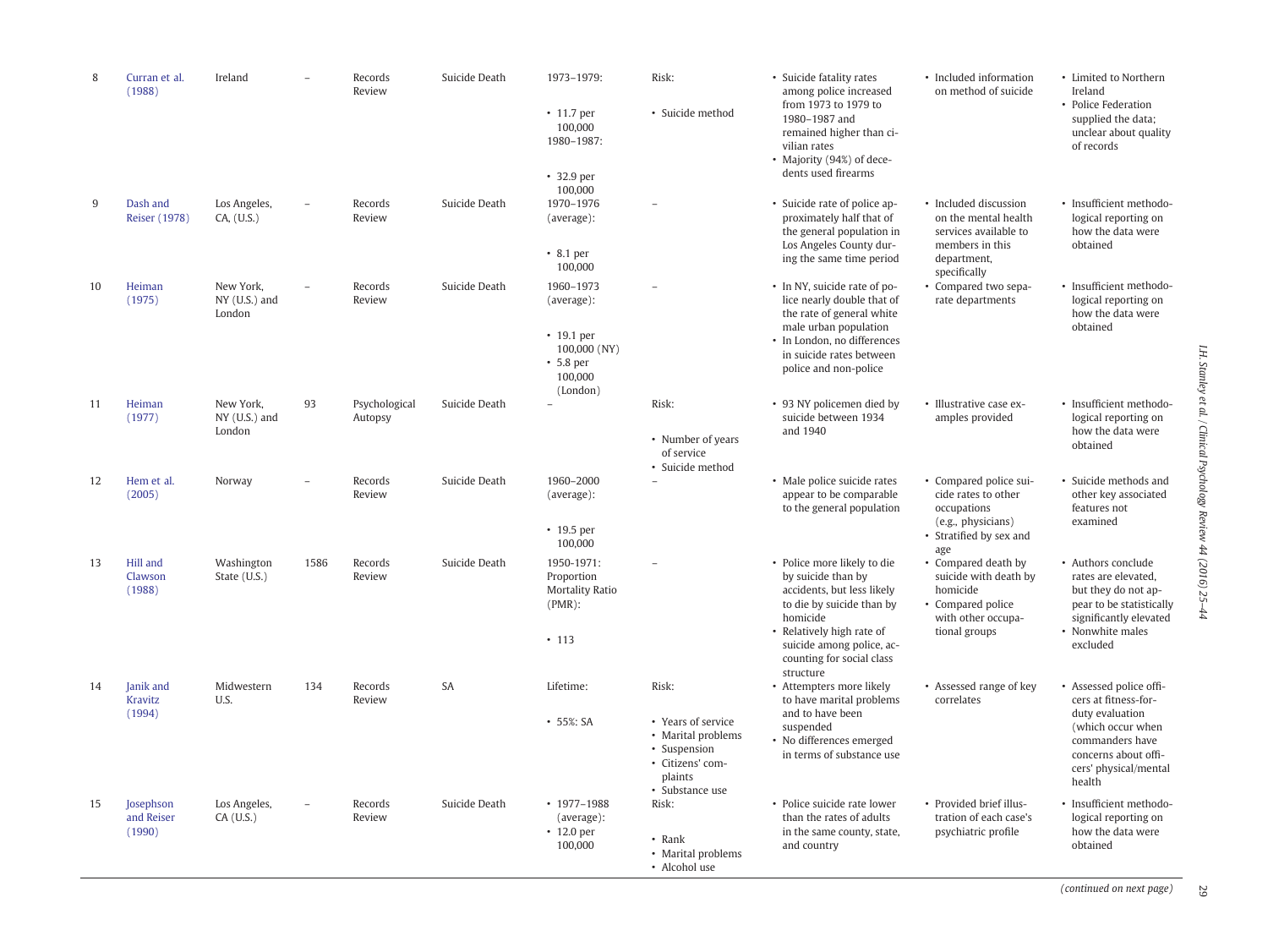| #  | Citation                           | Geographic<br>location   | $\mathbf N$    | Study design             | Index of<br>suicidality<br>assessed <sup>1</sup> | Rates of SI, SA,<br>death                                                                                    | Key risk and<br>protective correlates<br>examined          | <b>Major findings</b>                                                                                                                                                                                                                        | Strengths                                                                                                                 | Limitations                                                                                |
|----|------------------------------------|--------------------------|----------------|--------------------------|--------------------------------------------------|--------------------------------------------------------------------------------------------------------------|------------------------------------------------------------|----------------------------------------------------------------------------------------------------------------------------------------------------------------------------------------------------------------------------------------------|---------------------------------------------------------------------------------------------------------------------------|--------------------------------------------------------------------------------------------|
| 16 | Kapusta et al.<br>(2010)           | Australia                | 91             | Records<br>Review        | Suicide Death                                    | 1996-2006<br>(average):<br>$\cdot$ 30.2 per<br>100,000<br>(males)<br>$\cdot$ 1.8 per<br>100,000<br>(females) | Risk:<br>• Method of suicide<br>· Suicide note             | • Police suicide rates<br>comparable to age-<br>adjusted general popu-<br>lation (yet higher than<br>expected due to<br>"healthy worker effect")<br>• Majority of decedents<br>used a firearm (77.8%) and<br>15.6% died at the<br>department | • Strong methodologi-<br>cal reporting on how<br>data were obtained<br>and the quality of data<br>• Stratification by sex | • No comparisons to<br>other occupational<br>groups                                        |
| 17 | Labovitz and<br>Hagedorn<br>(1971) | U.S.                     |                | Records<br>Review        | Suicide Death                                    | Circa 1950:<br>$\cdot$ 47.6 per<br>100,000                                                                   | Risk:<br>• Occupational<br>prestige                        | • Police suicide rates<br>markedly higher than<br>clergymen but lower<br>than self-employed<br>manufacturing<br>managers<br>• Occupational prestige<br>not strongly related to<br>suicide rates                                              | • Compared suicide<br>rates across 36 differ-<br>ent occupations                                                          | • Insufficient methodo-<br>logical reporting on<br>how the data were<br>obtained           |
| 18 | Lester (1993)                      | New York,<br>$NY$ (U.S.) | 92             | Psychological<br>Autopsy | Suicide Death                                    |                                                                                                              | Risk:<br>• Alcohol abuse<br>• Depression<br>• Job problems | • Alcohol abuse common                                                                                                                                                                                                                       |                                                                                                                           | • Insufficient methodo-<br>logical reporting on<br>the coding of files                     |
| 19 | Lester and<br>Pitts (1990)         | $\overline{\phantom{a}}$ | 62             | Self-Report<br>Survey    | SI                                               | Lifetime<br>$\cdot$ SI: 9.7%                                                                                 | Risk:<br>• Depression                                      | • SI not associated with de-<br>pression or locus of control                                                                                                                                                                                 |                                                                                                                           | • Insufficient methodo-<br>logical reporting                                               |
| 20 | Lindsay and<br>Lester (2001)       | Northeastern<br>U.S.     | $\overline{a}$ | Records<br>Review        | Suicide Death                                    | 1987-1993<br>(average):<br>• 44 per 100,000<br>1987-1999<br>(average):                                       | • Locus of control<br>Risk:<br>· Suicide method            | • Majority of decedents<br>used a firearm                                                                                                                                                                                                    |                                                                                                                           | • Insufficient methodo-<br>logical reporting<br>(e.g., "memory and<br>records")            |
| 21 | Loo (1986)                         | Canada                   |                | Records<br>Review        | Suicide Death                                    | • 25 per 100,000<br>1960-1983<br>(average):<br>$\cdot$ 14.1 per<br>100,000                                   | Risk:<br>• Suicide method<br>• Disciplinary<br>problems    | • Police suicide rate ap-<br>proximately half that of<br>the general population<br>• 77% of decedents used<br>their service revolver                                                                                                         | • Assessed decedents<br>across several demo-<br>graphic and occupa-<br>tional dimensions                                  | • Only members who<br>died while serving on<br>the force included<br>(no retired officers) |

**Table 1** (continued)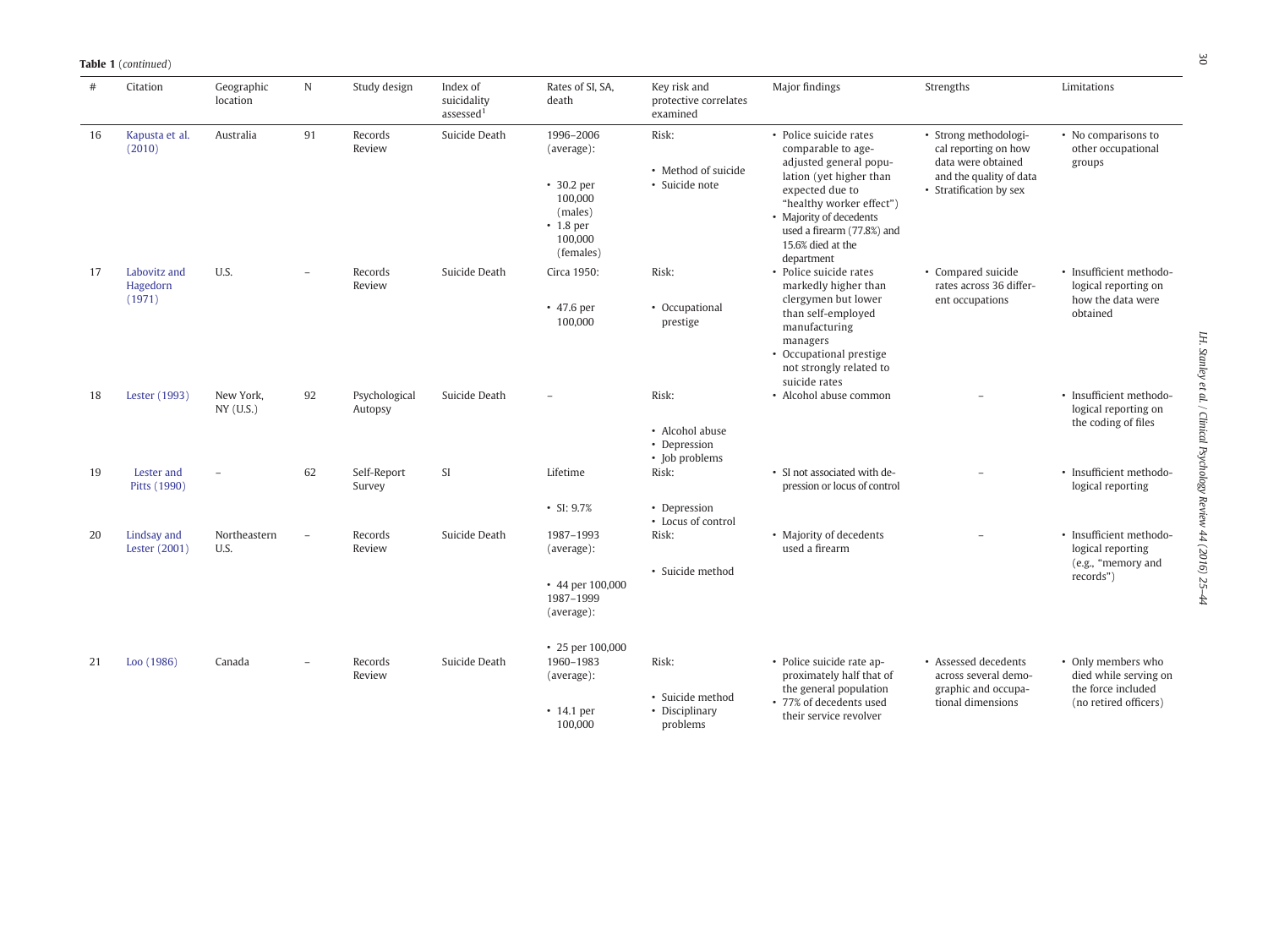| 22 Loo (2003)                    | Worldwide                | 101<br>Studies |                       | Meta-Analysis Suicide Death - |                                                                                  | Risk:<br>• Region (Americas)<br>• Type of police force (regional)                                       | • Suicide rates based on<br>short time frames<br>significantly higher as<br>compared to long<br>time frames<br>• Regional differences<br>(e.g., higher rates<br>in the Americas)<br>• Police force differences<br>(e.g., regional<br>higher than federal) | • Strong methodological<br>reporting                                                                                                                      | • Inclusion of nonscientific<br>sources (e.g., news<br>magazines)               |
|----------------------------------|--------------------------|----------------|-----------------------|-------------------------------|----------------------------------------------------------------------------------|---------------------------------------------------------------------------------------------------------|-----------------------------------------------------------------------------------------------------------------------------------------------------------------------------------------------------------------------------------------------------------|-----------------------------------------------------------------------------------------------------------------------------------------------------------|---------------------------------------------------------------------------------|
| 23 Maia et al. (2007)            | Brazil                   | 157            | Self-Report<br>Survey | SI                            | Lifetime<br>$\cdot$ SI: 35.7%<br>(with PTSD)<br>• SI: 5.2% (without<br>PTSD)     | Risk:<br>• PTSD symptoms                                                                                | • Officers who had elevated<br>PTSD symptoms<br>significantly more likely to<br>report lifetime SI                                                                                                                                                        | • Examined a key psychi-<br>atric risk<br>factor for suicide<br>$(i.e., PTSD)$                                                                            | • PTSD not<br>clinician-assessed                                                |
| 24 Marzuk et al.<br>(2002)       | New York. NY -<br>(U.S.) |                | Records<br>Review     | Suicide Death 1977-1996       | (average):<br>• 14.9 per 100,000                                                 |                                                                                                         | • Police suicide rate<br>comparable (possibly<br>lower) than the demo-<br>graphically adjusted<br>general population                                                                                                                                      | • Strong methodological<br>reporting                                                                                                                      | • Suicide methods and<br>other key associated fea-<br>tures not examined        |
| 25 Mishara and Martin<br>(2012)  | Montreal,<br>Canada      | 4178           | Intervention          | Suicide Death 1986-1996       | (average):<br>• 30.5 per 100,000<br>1997-2008<br>(average):<br>• 6.4 per 100,000 |                                                                                                         | • The intervention<br>comprised officer and<br>supervisor training,<br>establishment of a<br>volunteer helpline, and<br>publicity campaigns<br>• Suicide rates in the<br>department decreased<br>across 12 years                                          | • Examined the effects of<br>an<br>intervention on suicide<br>rates<br>• All police officers in the<br>department participated<br>in the intervention     | • Not a randomized con-<br>trolled trial                                        |
| 26 Nelson and Smith<br>(1970)    | Wyoming<br>(U.S.)        |                | Records<br>Review     | Suicide Death                 | 1960-1968<br>(average):<br>$\cdot$ 203.7 per 100,000                             | Risk:<br>• Suicide method<br>• Marital status (married)                                                 | • Police officers had the<br>highest suicide rate of all<br>occupations listed<br>• All police officers used<br>firearms                                                                                                                                  | • Compared police suicide<br>rates to other<br>occupations<br>(e.g., physicians)                                                                          | · Insufficient methodolog-<br>ical reporting on how the<br>data were obtained   |
| 27 O'Hara et al.<br>(2013)       | U.S.                     |                | Records<br>Review     | Suicide Death -               |                                                                                  | Risk:<br>• Years of service<br>· Suicide method<br>• Work-associated legal problems<br>• Veteran status | • Police suicides declined<br>11.9% from 2009 to 2012<br>• Firearms most common<br>suicide method<br>• 11% of decedents were<br>military veterans                                                                                                         | • Novel methodological<br>approach<br>( <i>i.e., canvassing police</i> )<br>websites, forums, blogs)<br>that revealed 55,000 po-<br>lice suicide articles | • Representativeness of<br>findings may be limited                              |
| 28 O'Hara and Violanti<br>(2009) | U.S.                     |                | Records<br>Review     | Suicide Death -               |                                                                                  | Risk:<br>• Years of service<br>• Suicide method                                                         | • Police in lower ranks<br>may be at elevated risk<br>• Guns most common<br>method                                                                                                                                                                        | • Novel methodological<br>approach<br>(i.e., canvassing police)<br>websites & forums)                                                                     | • Representativeness of find-<br>ings may be limited<br>• One year (i.e., 2008) |
| 29 Pienaar et al.<br>(2007)      | South Africa             | 1794           | Self-Report<br>Survey | SI                            | Current<br>$\cdot$ SI: 7.4%                                                      | Risk:<br>• Personality dimensions<br>(e.g., conscientiousness)                                          | • Police who had lower<br>conscientiousness and<br>approach coping scores<br>more<br>likely to report SI                                                                                                                                                  | • Used thorough assessment<br>of SI (i.e., the Adult Suicide<br>Ideation Questionnaire)                                                                   | • Few police-specific vari-<br>ables (e.g., rank) were<br>examined              |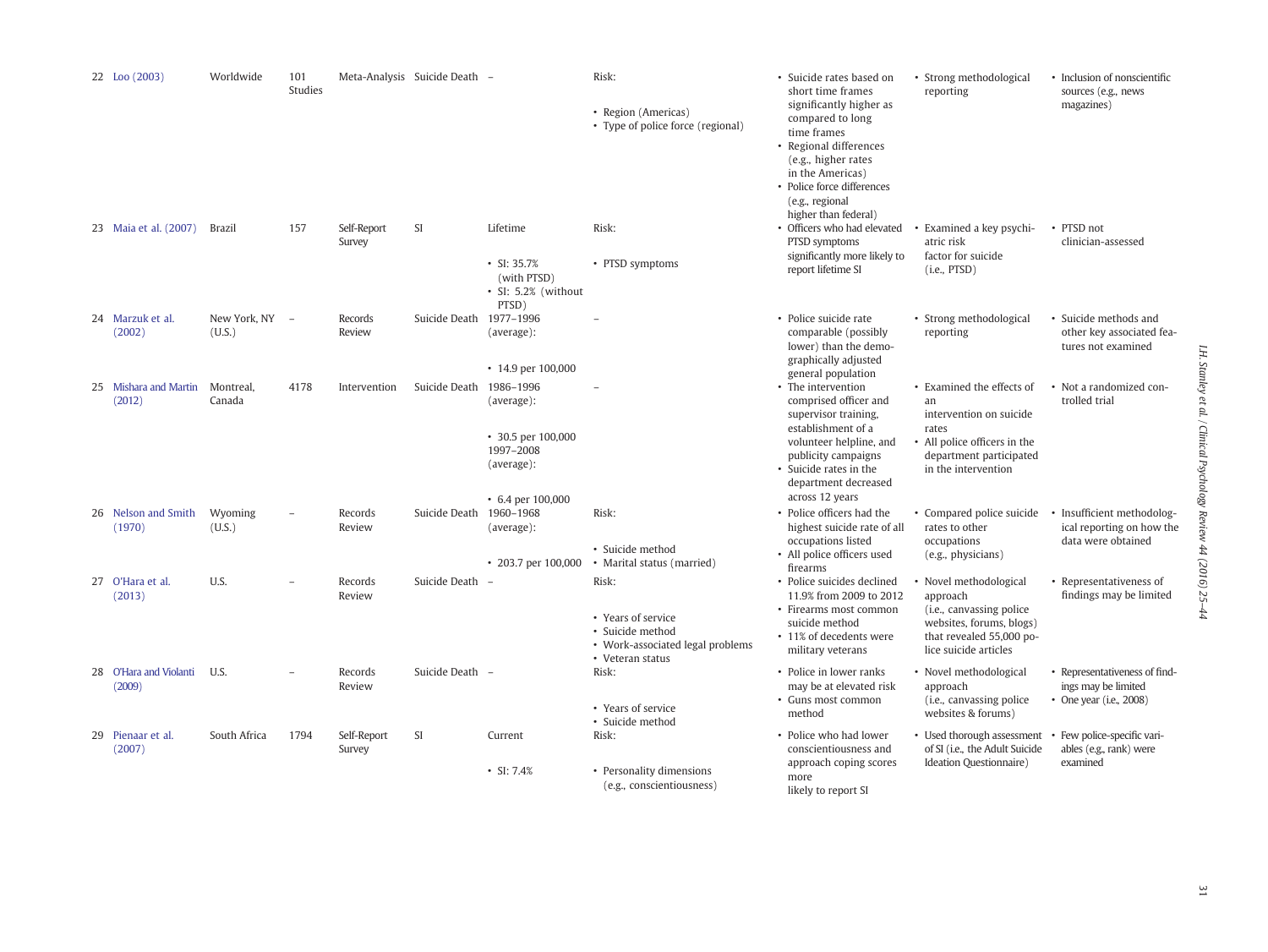|    | Citation                                                | Geographic<br>location | $\mathbf N$ | Study design             | Index of<br>suicidality<br>assessed <sup>1</sup> | Rates of SI, SA,<br>death                                                             | Key risk and<br>protective correlates<br>examined                                           | Major findings                                                                                                                                                                                                                                          | Strengths                                                                                | Limitations                                                                                                                                                                       |
|----|---------------------------------------------------------|------------------------|-------------|--------------------------|--------------------------------------------------|---------------------------------------------------------------------------------------|---------------------------------------------------------------------------------------------|---------------------------------------------------------------------------------------------------------------------------------------------------------------------------------------------------------------------------------------------------------|------------------------------------------------------------------------------------------|-----------------------------------------------------------------------------------------------------------------------------------------------------------------------------------|
| 30 | Plani et al.<br>(2003)                                  | South Africa           | 134         | Records<br>Review        | <b>SA</b>                                        | $\overline{a}$                                                                        | Risk:<br>• Suicide method                                                                   | • Of the 134 police admit-<br>ted to a trauma center,<br>3 were admitted for a<br>suicide attempt (all by<br>firearm)                                                                                                                                   | • Cross-national<br>investigation                                                        | • 14% of overall sample<br>died from their<br>injuries, but unclear if<br>suicide attempters are<br>captured by this<br>number<br>• Key associated features<br>of SA not examined |
| 31 | Quinet et al.<br>(1997)                                 | U.S.                   |             | Records<br>Review        | Suicide Death                                    |                                                                                       |                                                                                             | • Police more likely to die<br>by suicide than by<br>homicide                                                                                                                                                                                           | • Compared different<br>causes of police<br>fatalities                                   | · Insufficient methodo-<br>logical reporting of<br>data on police suicide<br>rates                                                                                                |
| 32 | Rouse et al.<br>(2015)                                  |                        | 8           | Psychological<br>Autopsy | Suicide Death                                    |                                                                                       | Risk:<br>• Substance abuse<br>• Exposure to<br>trauma<br>• Disclosure of SI<br>• Sick leave | • Pre-enlistment factors<br>relevant to suicide fatali-<br>ties (e.g., family psychi-<br>atric history)<br>• Exposure to on-duty trau-<br>matic incidents not impli-<br>cated in suicide deaths<br>• Police decedents generally<br>similar to civilians | • Illustrative case<br>examples provided                                                 | • Small sample of<br>decedents, thus limit-<br>ing generalizability                                                                                                               |
| 33 | Schmidtke<br>et al. (1999)                              | Germany                |             | Records<br>Review        | Suicide Death                                    | 1997:<br>• 25 per 100,000                                                             | Risk:<br>· Suicide method<br>• Type of police<br>force                                      | • Police rates comparable<br>to general population<br>rates<br>• Firearms most common<br>method used                                                                                                                                                    | • Compared rates<br>across different police<br>forces within a single<br>country         | • Insufficient methodo-<br>logical reporting on<br>how the data were<br>obtained                                                                                                  |
| 34 | Steyn et al.<br>(2013)                                  | South Africa           | 217         | Self-Report<br>Survey    | SI                                               |                                                                                       | Risk:<br>• PTSD symptoms                                                                    | • PTSD, specifically the<br>hyperarousal symptom<br>cluster, was strongly<br>associated with SI                                                                                                                                                         | • Examined specific<br>symptom clusters of<br>PTSD that may confer<br>unique risk for SI | • PTSD not clinician-<br>assessed<br>• Other key features<br>(e.g., demographics)<br>not examined                                                                                 |
| 35 | Tiesman<br>et al. (2010)                                | U.S.                   |             | Records<br>Review        | Suicide Death                                    | 1992-2002<br>(average):<br>$\cdot$ 0.6 per<br>100,000                                 | Risk:<br>• Suicide method                                                                   | • Homicides and<br>transportation-related<br>deaths more common<br>than suicides<br>• Firearms most common<br>method                                                                                                                                    | · Strong methodologi-<br>cal reporting<br>• Included data from<br>across the entire U.S. | · Data likely do not<br>capture suicide fatali-<br>ties that occur out-<br>side of the workplace<br>• Data from some cities<br>(e.g., New York City)<br>not included              |
| 36 | Vena et al.<br>(1986)                                   | Buffalo, NY<br>(U.S.)  |             | Records<br>Review        | Suicide Death                                    | Standardized<br><b>Mortality Ratio</b><br>$(SMR)$ :<br>• 94 (95% CI $=$<br>$47 - 169$ |                                                                                             | • Police suicide was<br>comparable to the<br>general U.S. population<br>but elevated as com-<br>pared to other municipal<br>employees                                                                                                                   | • Compared rates of<br>mortality across dif-<br>ferent causes of death                   | • Key features<br>(e.g., methods used)<br>not examined                                                                                                                            |
| 37 | Violanti, Vena,<br>and Marshall<br>(1996a)              | Buffalo, NY<br>(U.S.)  |             | Records<br>Review        | Suicide Death                                    |                                                                                       |                                                                                             | • Police more likely to die<br>by suicide than by<br>homicide or accidents                                                                                                                                                                              | • Several sources of<br>vital status were uti-<br>lized (e.g., National<br>Death Index)  | • Key features<br>(e.g., methods used)<br>not examined                                                                                                                            |
| 38 | Violanti, Vena,<br>Marshall, and<br>Petralia<br>(1996b) | Buffalo, NY<br>(U.S.)  |             | Records<br>Review        | Suicide Death                                    |                                                                                       |                                                                                             | • Misclassification of<br>suicide fatalities may be<br>more common among<br>police than other munic-<br>ipal workers                                                                                                                                    | • Sought to examine<br>the validity of police<br>suicide statistics                      | • Proposed mathemati-<br>cal "correction" to<br>rates to due to mis-<br>classification based<br>on findings from only                                                             |

**Table 1** (continued)

one department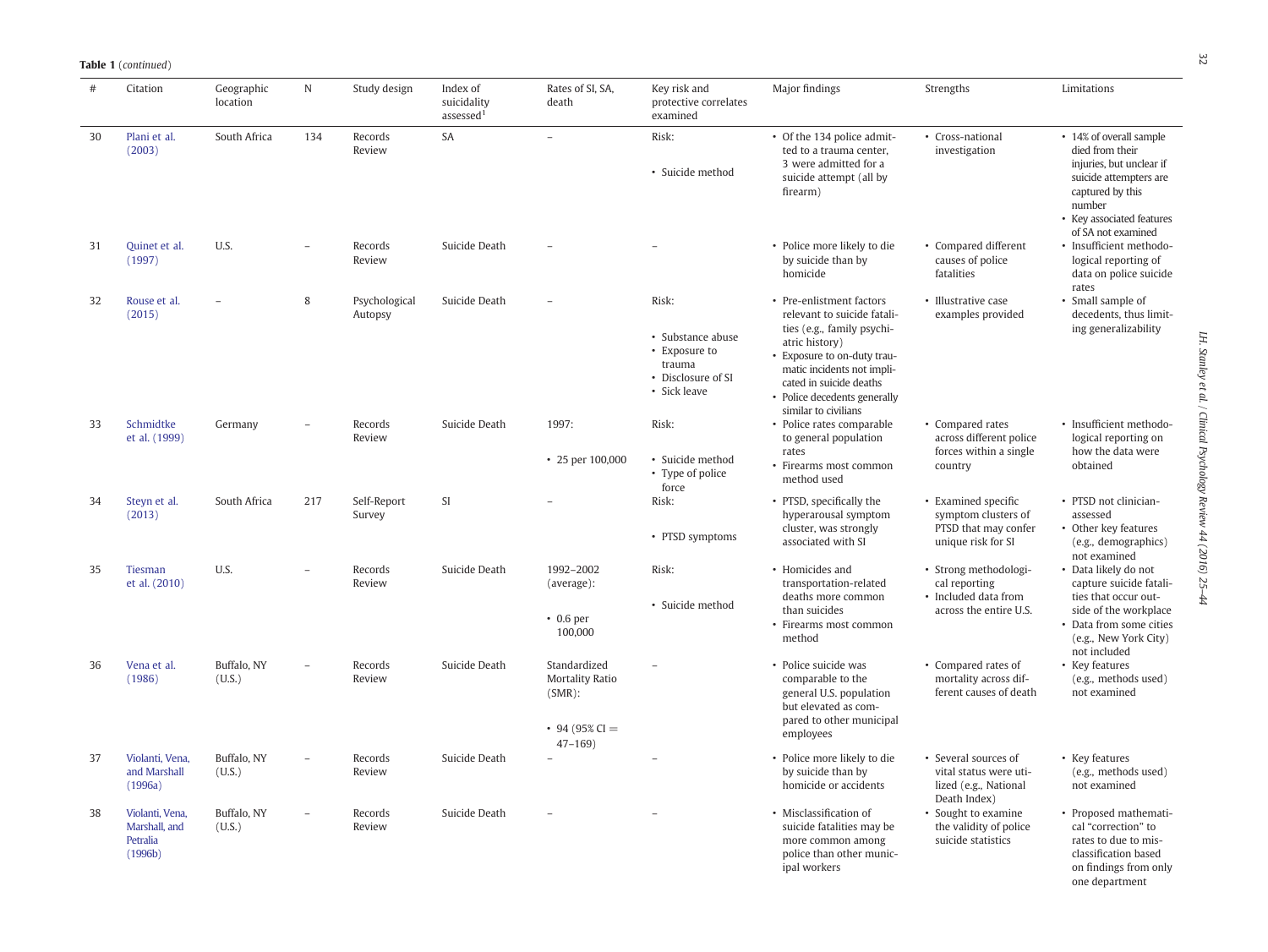| 39 | Violanti<br>(1995)        | Buffalo, NY<br>(U.S.) |      | Records<br>Review                    | Suicide Death |                                                                                                                                                                                                    |                                                                                                   | • Suggests that police<br>suicide rates have<br>remained relatively<br>stable across 40 year<br>observation period<br>• Some evidence<br>for recent increase<br>in rates                                                        | • Sought to examine<br>trends in police sui-<br>cide rates                                                                                                                                            | • Insufficient methodo-<br>logical reporting on<br>how the data were<br>obtained<br>• Key features<br>(e.g., methods used)<br>not examined                                                                                                                         |
|----|---------------------------|-----------------------|------|--------------------------------------|---------------|----------------------------------------------------------------------------------------------------------------------------------------------------------------------------------------------------|---------------------------------------------------------------------------------------------------|---------------------------------------------------------------------------------------------------------------------------------------------------------------------------------------------------------------------------------|-------------------------------------------------------------------------------------------------------------------------------------------------------------------------------------------------------|--------------------------------------------------------------------------------------------------------------------------------------------------------------------------------------------------------------------------------------------------------------------|
| 40 | Violanti<br>(2007)        |                       | 29   | Records<br>Review                    | Suicide Death |                                                                                                                                                                                                    | Risk:<br>• Suicide method<br>• Type of police<br>department                                       | • Features of homicide-<br>suicides among<br>police are comparable<br>to the general<br>population<br>• Police service firearm<br>used in majority (90%)<br>of cases<br>• Most incidents<br>occurred at local<br>police level   | • Illustrative case ex-<br>amples of homicide-<br>suicide provided                                                                                                                                    | • Data were obtained<br>via solicitation to a<br>web-based forum as<br>well as newspaper<br>reports, thus limiting<br>representativeness                                                                                                                           |
| 41 | Violanti et al.<br>(2011) | Buffalo. NY<br>(U.S.) | 3228 | Records<br>Review                    | Suicide Death | 1950-2005:<br>• 110.5 per<br>100,000<br>(working)<br>• 13.1 per<br>100,000<br>(separated<br>or retired)                                                                                            | Risk:<br>• Employment status<br>• Years of service                                                | • Police suicide rates<br>elevated among<br>currently working<br>officers as compared to<br>those separated or<br>retired                                                                                                       | • Examined career-re-<br>lated factors<br>(e.g., years of service)                                                                                                                                    | • Sample excluded indi-<br>viduals who worked<br>less than 5 years                                                                                                                                                                                                 |
| 42 | Violanti et al.<br>(2012) | U.S.                  |      | Ouestionnaire<br>& Records<br>Review | Suicide Death | $\cdot$ 15.3 per<br>100,000<br>(overall)<br>• 43.78 per<br>100,000<br>(smallest)<br>• 13.67 per<br>100,000<br>(small)<br>• 26.39 per<br>100,000<br>(medium)<br>• 12.46 per<br>100,000<br>(largest) | Risk:<br>• Suicide method<br>• Department size<br>• Location of suicide<br>• Employment<br>status | • Police suicide rates<br>were higher in smaller<br>(versus larger)<br>departments<br>• Majority $(91.4%)$ of<br>decedents used a<br>firearm<br>• 11% of suicides<br>occurred at the<br>worksite                                | • Examined suicide<br>among police officers<br>service in small de-<br>partments and com-<br>pared rates to larger<br>departments (the lat-<br>ter of which has been<br>the focus of most<br>studies) | • Demographic<br>information not<br>available<br>• Data were obtained<br>based on<br>"recollections of<br>chiefs and higher<br>order personnel<br>who were in the<br>department for at<br>least ten years"<br>$(p. 161)$ , and thus<br>subject to recall<br>biases |
| 43 | Violanti et al.<br>(2013) | U.S.                  |      | Records<br>Review                    | Suicide Death | Proportionate<br>mortality ratio<br>$(PMR)$ :<br>• 169 (95%<br>$CI = 150 - 191$                                                                                                                    | Risk:<br>• Type of officer<br>(detectives)                                                        | • Law enforcement had<br>higher suicide rates than<br>the general working<br>population<br>• Detectives and police<br>had higher suicide rates<br>than correctional<br>officers<br>• White males had higher<br>rates than other | • Examined rates<br>across multiple years<br>(i.e., 1999,<br>2003-2004, 2007)                                                                                                                         | • Only individuals for<br>whom law enforce-<br>ment was listed as<br>their "usual occupa-<br>tion" on their death<br>certificate included                                                                                                                          |
| 44 | Violanti et al.<br>(1998) | Buffalo, NY<br>(U.S.) | 2593 | Records<br>Review                    | Suicide Death | 1950-1990 SMR:<br>$\cdot$ 153 (95%)<br>$CI = 1.00 - 2.24$                                                                                                                                          | Risk:<br>• Years of service<br>(more)                                                             | • Highest suicide rate<br>observed in those<br>with $\geq$ 40 years of<br>service                                                                                                                                               | • Compared rates of<br>mortality across dif-<br>ferent causes of death                                                                                                                                | • Key features<br>(e.g., methods used)<br>not examined                                                                                                                                                                                                             |

33 (continued on next page)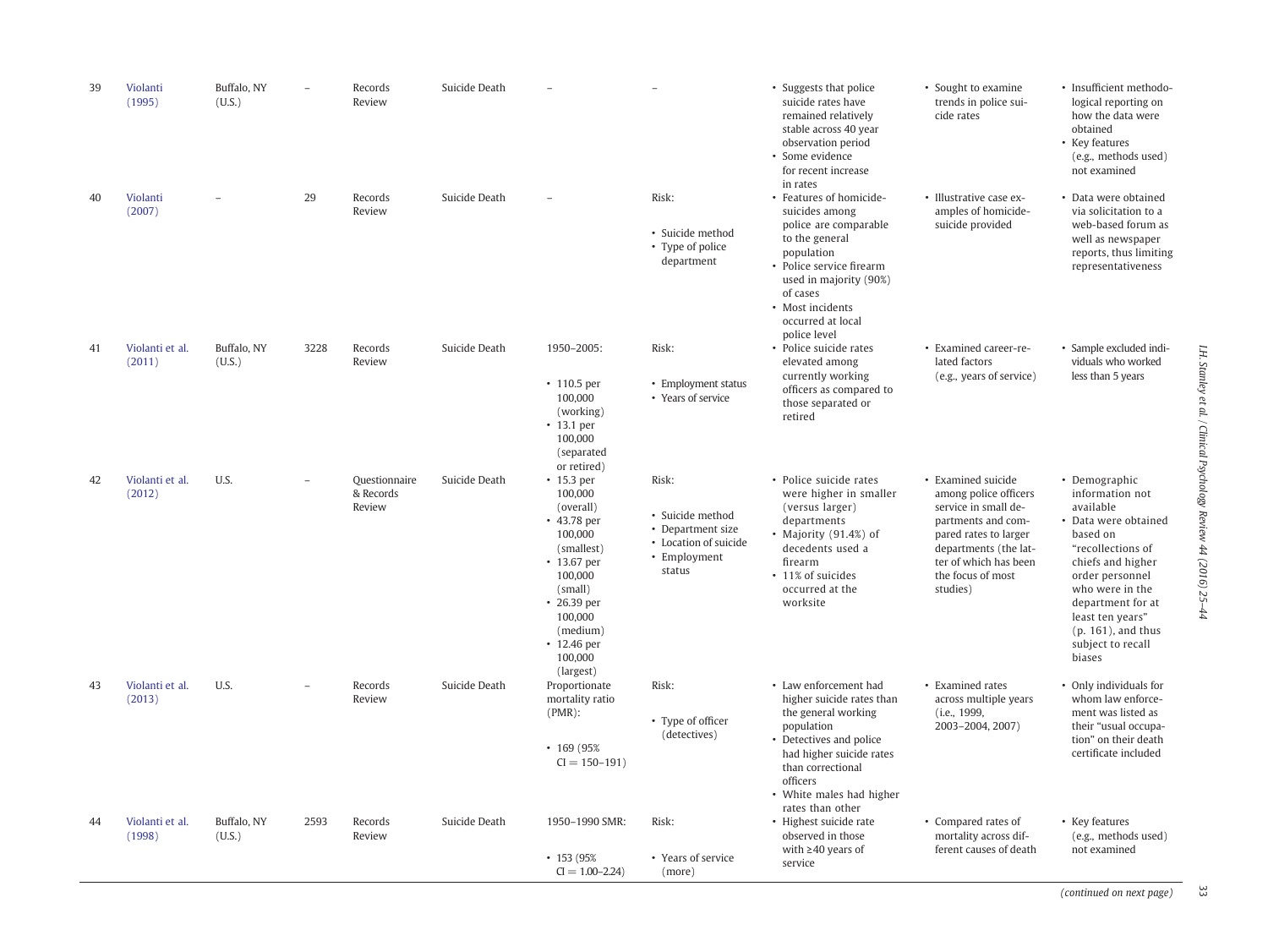**Table 1** (continued)

| #  | Citation                        | Geographic<br>location     | N    | Study design          | Index of<br>suicidality<br>assessed $1$ | Rates of SI, SA,<br>death                       | Key risk and<br>protective correlates<br>examined                                         | Major findings                                                                                                                                                                 | Strengths                                                                                                                        | Limitations                                                                                                                                               |
|----|---------------------------------|----------------------------|------|-----------------------|-----------------------------------------|-------------------------------------------------|-------------------------------------------------------------------------------------------|--------------------------------------------------------------------------------------------------------------------------------------------------------------------------------|----------------------------------------------------------------------------------------------------------------------------------|-----------------------------------------------------------------------------------------------------------------------------------------------------------|
| 45 | Violanti et al.<br>(2008)       | U.S.                       | 111  | Self-Report<br>Survey | SI                                      | Lifetime:<br>• 25% (females)<br>• 23.1% (males) | Risk:<br>• Depressive<br>symptoms<br>• PTSD symptoms                                      | • SI more common among<br>those with more severe<br>depressive symptoms<br>(for women) and PTSD<br>symptoms (for women                                                         | • Examined the role of<br>depressive and<br>PTSD symptoms<br>• Examined the influ-<br>ence of shift work                         | • Small sample size limits<br>representativeness<br>• Depressive and PTSD<br>symptoms not<br>clinician-assessed                                           |
|    |                                 |                            |      |                       |                                         |                                                 | • Shift work                                                                              | and men)                                                                                                                                                                       | schedules                                                                                                                        |                                                                                                                                                           |
| 46 | Violanti et al.<br>(2009)       | U.S.                       | 105  | Self-Report<br>Survey | SI                                      | Lifetime:                                       | Risk:                                                                                     | • SI more common among<br>those with more severe<br>depressive symptoms                                                                                                        | • Examined the role of<br>depressive symptoms                                                                                    | • Small sample size limits<br>representativeness<br>• Depressive symptoms                                                                                 |
|    |                                 |                            |      |                       |                                         | • 25% (females)<br>• 23.1% (males)              | • Depressive<br>symptoms<br>Protective:                                                   | • Association between<br>depressive symptoms<br>and SI stronger among<br>unmarried females                                                                                     |                                                                                                                                  | not clinician-assessed                                                                                                                                    |
|    |                                 |                            |      |                       |                                         |                                                 | • Marital status<br>(married female)                                                      |                                                                                                                                                                                |                                                                                                                                  |                                                                                                                                                           |
| 47 | Violanti et al.<br>(2006)       | U.S.                       |      | Records<br>Review     | SI                                      |                                                 | Risk:                                                                                     | • Calls to a police crisis line<br>(Cop 2 Cop) increased<br>from $pre-9/11$ to                                                                                                 | • Examined help--<br>seeking behaviors<br>among at-risk police                                                                   | • Limited to officers<br>who reported<br>working in the                                                                                                   |
|    |                                 |                            |      |                       |                                         |                                                 | • Change in em-<br>ployment status                                                        | post-9/11<br>• 10% of callers were<br>retired officers                                                                                                                         |                                                                                                                                  | proximity of the 9/11<br>terrorist attacked<br>• Limited to just one<br>crisis hotline in New<br>Jersey                                                   |
| 48 | Violanti<br>(2004)              | Northeastern<br>U.S.       | 115  | Self-Report<br>Survey | SI                                      | Lifetime:                                       | Risk:                                                                                     | • PTSD and alcohol use<br>confer risk for SI                                                                                                                                   | • Examined the role of<br>PTSD symptoms and                                                                                      | • Small sample size limits<br>representativeness                                                                                                          |
|    |                                 |                            |      |                       |                                         | •23%                                            | • Alcohol use<br>• PTSD symptoms<br>• Years of service<br>(fewer)                         | • Police with more years of<br>service reported less SI                                                                                                                        | alcohol use                                                                                                                      | • PTSD symptoms not<br>clinician-assessed                                                                                                                 |
|    | Firefighters                    |                            |      |                       |                                         |                                                 |                                                                                           |                                                                                                                                                                                |                                                                                                                                  |                                                                                                                                                           |
| 49 | Baris et al.<br>(2001)          | Philadelphia,<br>PA (U.S.) | 7789 | Records<br>Review     | Suicide Death                           | SMR:                                            |                                                                                           | • Firefighter suicide rates<br>comparable to the<br>general population, a                                                                                                      | • Compared rates of<br>mortality across<br>different causes of                                                                   | • Key features<br>(e.g., methods used)<br>not examined                                                                                                    |
|    |                                 |                            |      |                       |                                         | $\cdot$ 0.66 (95% CI =<br>$0.48 - 0.92$ )       |                                                                                           | finding that persists<br>across number of years<br>of service and type of<br>department                                                                                        | death                                                                                                                            |                                                                                                                                                           |
| 50 | Carpenter<br>et al. (2015)      | U.S.                       | 334  | Self-Report<br>Survey | SI                                      |                                                 | Risk:                                                                                     | • Occupational stress<br>significantly positively                                                                                                                              | • Identified social<br>support as a buffer                                                                                       | · Similarities between<br>occupational distress                                                                                                           |
|    |                                 |                            |      |                       |                                         |                                                 | • Occupational<br>stress<br>Protective:                                                   | associated with SI<br>• Social support<br>attenuated this<br>association                                                                                                       | against suicide risk                                                                                                             | and PTSD symptoms<br>unclear                                                                                                                              |
|    |                                 |                            |      |                       |                                         |                                                 | • Social support                                                                          |                                                                                                                                                                                |                                                                                                                                  |                                                                                                                                                           |
| 51 | Chu et al.<br>(under<br>review) | U.S.                       | 863  | Self-Report<br>Survey | SI, SA                                  |                                                 | Risk:<br>• Thwarted<br>belongingness<br>• Perceived<br>burdensomeness<br>• Capability for | • A three-way interaction<br>between thwarted<br>belongingness, perceived<br>burdensomeness, and<br>capability for suicide was<br>significantly related to<br>suicide attempts | • Provided empirical<br>corroboration for the<br>interpersonal theory<br>of suicide (Joiner,<br>2005; Van Orden<br>et al., 2010) | • Temporality of the<br>theory variables<br>cannot be ascertained<br>• Only career SI and SA<br>assessed<br>(i.e., pre-enlistment<br>and recent SI and SA |
|    |                                 |                            |      |                       |                                         |                                                 | suicide                                                                                   |                                                                                                                                                                                |                                                                                                                                  | not assessed)                                                                                                                                             |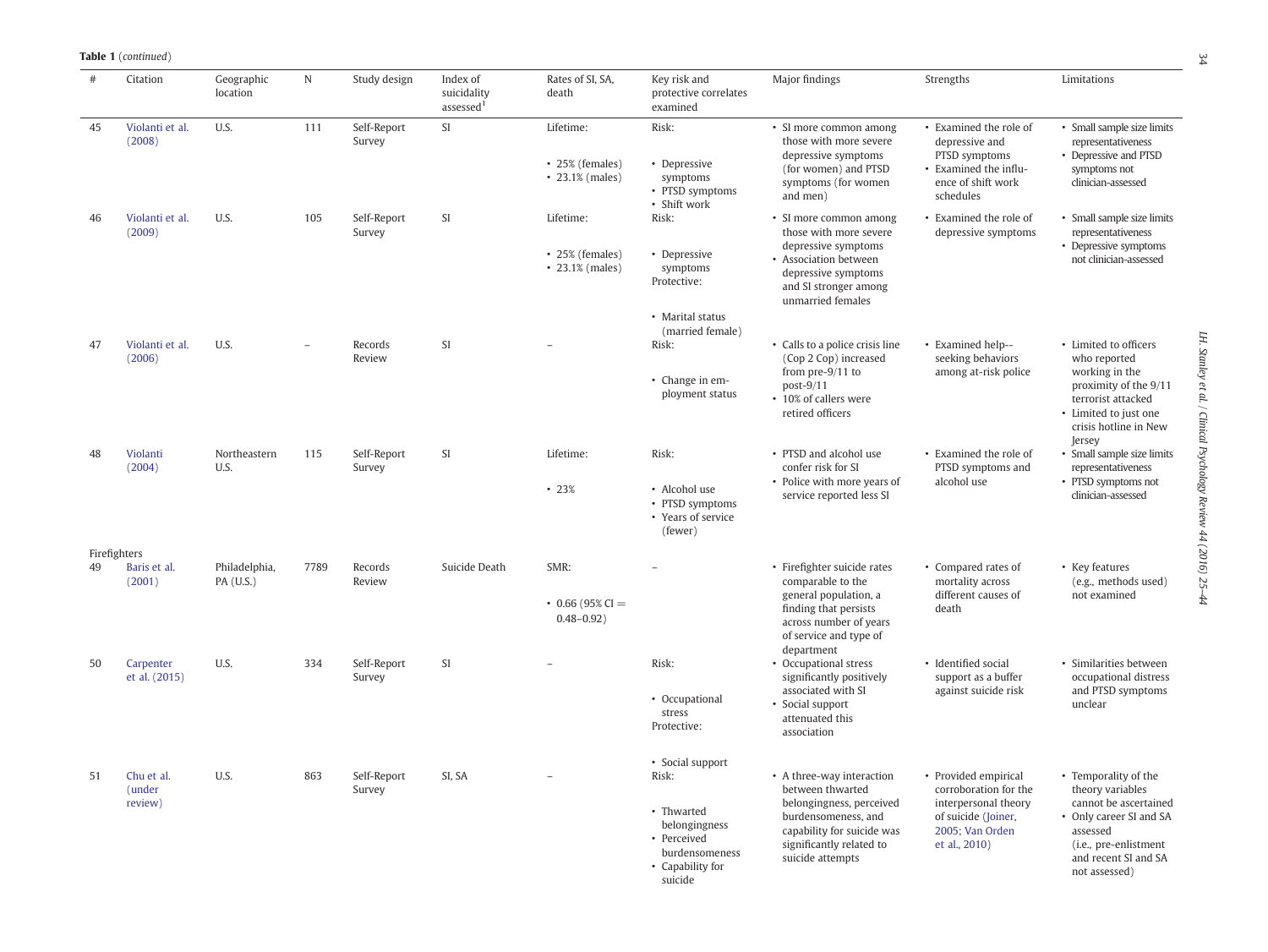| 52 | Daniels et al.<br>(2013)              | U.S.                     |      | Records<br>Review     | Suicide Death | SMR:<br>$\cdot$ 0.87 (95%)<br>$CI = 0.75 - 1.00$                                                              |                                                                                                                             | · Firefighter suicide<br>rates comparable to<br>the general<br>population, a finding<br>that persists across<br>all three<br>departments                                                                                                                           | • Examined rates<br>across three separate<br>fire departments<br>• Compared rates of<br>mortality across dif-<br>ferent causes of death                              | • Smaller departments<br>are not represented<br>in these findings                                     |
|----|---------------------------------------|--------------------------|------|-----------------------|---------------|---------------------------------------------------------------------------------------------------------------|-----------------------------------------------------------------------------------------------------------------------------|--------------------------------------------------------------------------------------------------------------------------------------------------------------------------------------------------------------------------------------------------------------------|----------------------------------------------------------------------------------------------------------------------------------------------------------------------|-------------------------------------------------------------------------------------------------------|
| 53 | de Barros<br>et al. (2012)            | <b>Brazil</b>            | 303  | Self-Report<br>Survey | SI            |                                                                                                               | Risk:<br>· Sleep distur-<br>bances<br>• Alcohol use                                                                         | • Sleep disturbances were<br>marginally associated<br>with SI ( $p < .085$ )                                                                                                                                                                                       | • Examined a potent<br>risk factor for suicide<br>(i.e., sleep<br>disturbances)                                                                                      | • Sleep disturbances<br>not assessed with<br>objective indices                                        |
| 54 | Hom et al.<br>(in press)              | U.S.                     | 483  | Self-Report<br>Survey | SI, SA        |                                                                                                               | Risk:<br>• Barriers to care<br>• Years of service<br>Protective:<br>• Use of mental<br>health services                      | • Among firefighters with<br>career SI and/or SA,<br>76.8% reported<br>connection with mental<br>health services during<br>their career<br>• Stigma a barrier to care                                                                                              | • Examined help-seek-<br>ing among at-risk<br>firefighters                                                                                                           | • Unknown if help-<br>seeking was for SI or<br>SA, specifically                                       |
| 55 | Ide (1998)                            | Scotland                 |      | Records<br>Review     | Suicide Death | SMR:<br>• 41                                                                                                  |                                                                                                                             | • Firefighter suicide rates<br>were lower than the<br>general population                                                                                                                                                                                           | • Compared rates of<br>mortality across dif-<br>ferent causes of death                                                                                               | • Key features<br>(e.g., methods used)<br>not examined                                                |
| 56 | Musk et al.<br>(1978)                 | Boston, MA<br>(U.S.)     |      | Records<br>Review     | Suicide Death | SMR:<br>• 19                                                                                                  |                                                                                                                             | • Firefighter suicide rates<br>were lower than the<br>general population                                                                                                                                                                                           | • Compared rates of<br>mortality across dif-<br>ferent causes of death                                                                                               | • Key features<br>(e.g., methods used)<br>not examined                                                |
| 57 | Stanley et al.<br>(2015b)             | U.S.                     | 1027 | Self-Report<br>Survey | SI, SA        | Career:<br>$\cdot$ SI: 46.8%<br>$\cdot$ SA: 15.5%                                                             | Risk:<br>• Occupational<br>factors (volun-<br>teer)<br>• Physical health                                                    | • Increased risk of<br>reporting SI and/or SA<br>found among: volun-<br>teer (vs. full-time),<br>younger, fewer years<br>of service, active duty<br>military status,<br>professionally<br>responded to SA or<br>suicide death                                      | • Inclusive of<br>volunteer, full-time,<br>current, and retired<br>firefighters<br>• Examined suicide<br>plans as well as non-<br>suicidal self-injury<br>(NSSI)     | • Only career SI and SA<br>assessed<br>(i.e., pre-enlistment<br>and recent SI and SA<br>not assessed) |
| 58 | EMTs/paramedics<br>Mitchell<br>(1995) | New York,<br>$NY$ (U.S.) |      | Records<br>Review     | Suicide Death |                                                                                                               |                                                                                                                             | • Reported that three<br>emergency medical<br>services personnel died<br>by suicide in New York<br>City in 1992                                                                                                                                                    |                                                                                                                                                                      | • Insufficient methodo-<br>logical reporting                                                          |
| 59 | Sterud et al.<br>(2008)               | Norway                   | 1180 | Self-Report<br>Survey | SI, SA        | Lifetime:<br>• Serious SI:<br>10.4%<br>$-SA: 3.1%$<br>Past-year:<br>• Serious SI:<br>1.9%<br>$\cdot$ SA: 0.4% | Risk:<br>• Marital status<br>(single)<br>• Depression<br>symptoms<br>• Job dissatisfaction<br>Protective:<br>• Help-seeking | • Being unmarried,<br>younger, and having<br>elevated depression<br>symptoms more likely<br>to report SI<br>• Job dissatisfaction not<br>associated with SI in<br>adjusted models<br>• Among those with<br>lifetime SI, 51% had<br>not sought<br>professional help | • First comprehensive<br>assessment<br>(i.e., spanning psy-<br>chiatric symptoms to<br>help-seeking behav-<br>iors) of a large sam-<br>ple of ambulance<br>personnel | • Depression symp-<br>toms not<br>clinician-assessed                                                  |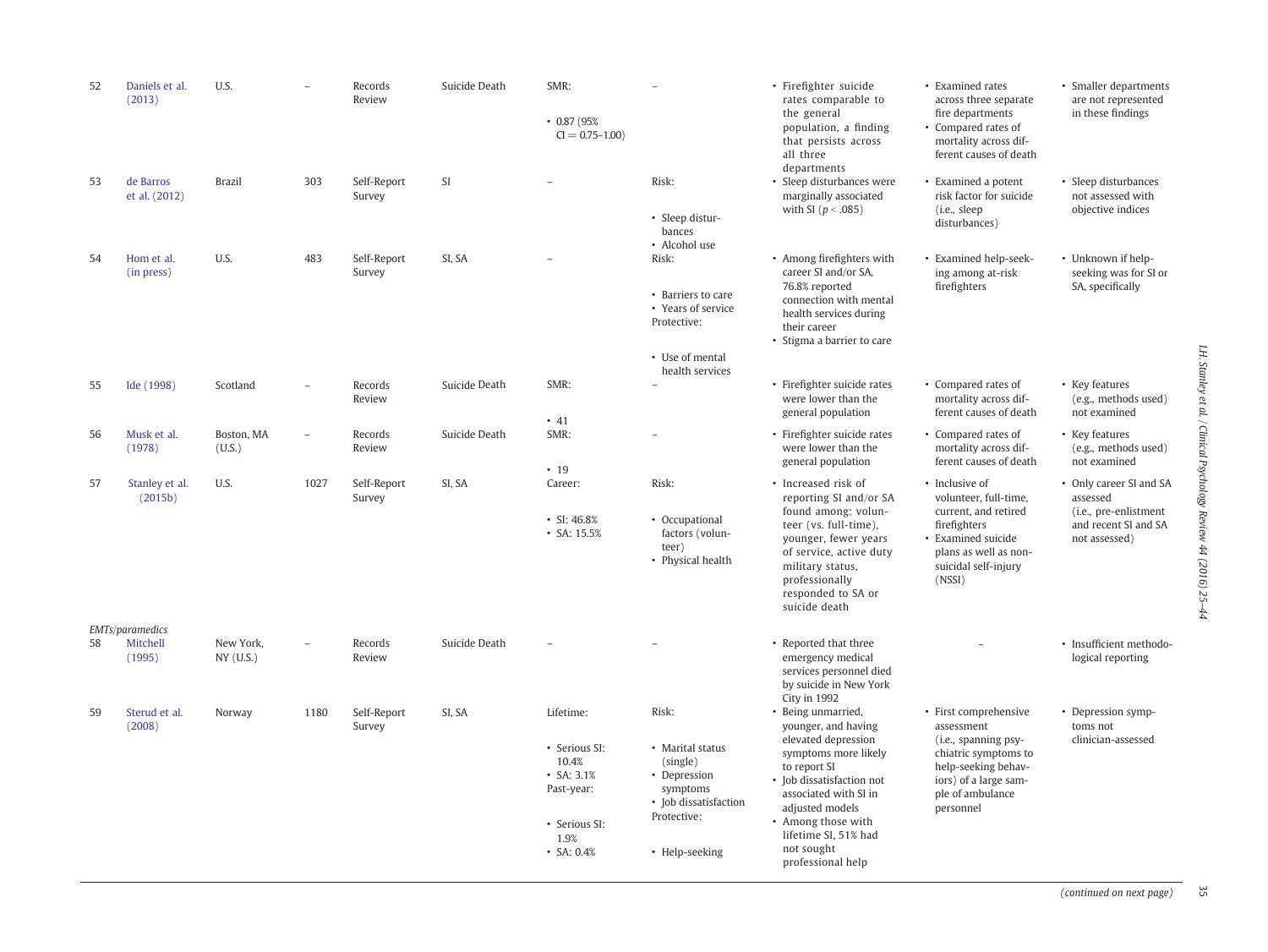**Table 1** (continued)

| #  | Citation                         | Geographic<br>location | $\mathbf N$ | Study design      | Index of<br>suicidality<br>assessed | Rates of SI, SA,<br>death                                                                | Key risk and<br>protective correlates<br>examined | Major findings                                                                                                   | Strengths                                                                         | Limitations                                                                                                                                |
|----|----------------------------------|------------------------|-------------|-------------------|-------------------------------------|------------------------------------------------------------------------------------------|---------------------------------------------------|------------------------------------------------------------------------------------------------------------------|-----------------------------------------------------------------------------------|--------------------------------------------------------------------------------------------------------------------------------------------|
|    | Multiple groups                  |                        |             |                   |                                     |                                                                                          |                                                   |                                                                                                                  |                                                                                   |                                                                                                                                            |
| 60 | Feuer and<br>Rosenman<br>(1986)  | New Jersey<br>(U.S.)   |             | Records<br>Review | Suicide Death                       | PMR:<br>0.62<br>(firefighters)<br>$\cdot$ 0.84 (police)                                  | Risk:<br>• Employment<br>status                   | • Firefighters and police<br>suicide rates are compa-<br>rable to the general<br>population                      | • Compared rates of<br>mortality across<br>different causes of<br>death           | • Suicide rates are<br>combined with other<br>causes of death<br>(i.e., accidents,<br>homicides)                                           |
| 61 | Tiesman<br>et al. (2015)         | U.S.                   |             | Records<br>Review | Suicide Death                       | 2003-2010<br>$\cdot$ 5.3 per<br>1,000,000                                                | Risk:<br>• Suicide method                         | • Protective service<br>workers had the highest<br>workplace suicide rate<br>• 84% of suicides used a<br>firearm | • Compared rates of<br>suicide across<br>different occupations                    | • Protective service<br>workers is not<br>exclusive to<br>firefighters or police<br>• Only workplace<br>suicides captured in<br>these data |
| 62 | Violanti<br>(2010a)              | U.S.                   |             | Records<br>Review | Suicide Death                       | White male<br>PMRs:<br>Police:<br>$\cdot$ 120 (95%)<br>$CI = 113 - 128$<br>Firefighters: |                                                   | • Police suicide rate higher<br>than firefighter suicide<br>rate                                                 | • Compared rates of<br>suicide across<br>different occupations                    | • Key features<br>(e.g., methods used)<br>not examined                                                                                     |
| 63 | Violanti<br>(2010 <sub>b</sub> ) | U.S.                   |             | Records<br>Review | Suicide Death                       | $\cdot$ 103 (95%)<br>$CI = 91 - 116$                                                     |                                                   | • Police and firefighter sui-<br>cide rates may be an un-<br>derrepresentation due to<br>misclassification       | • Sought to examine<br>the validity of police<br>and firefighter suicide<br>rates | • An "undetermined"<br>death classification<br>does not provide<br>evidence for<br>misclassification                                       |

Note. Citations are listed alphabetically and stratified by population studied (i.e., firefighters, police officers, EMTs/paramedics, and multiple groups). CI = Confidence Interval; EMT = Emergency Medical Technician; PMR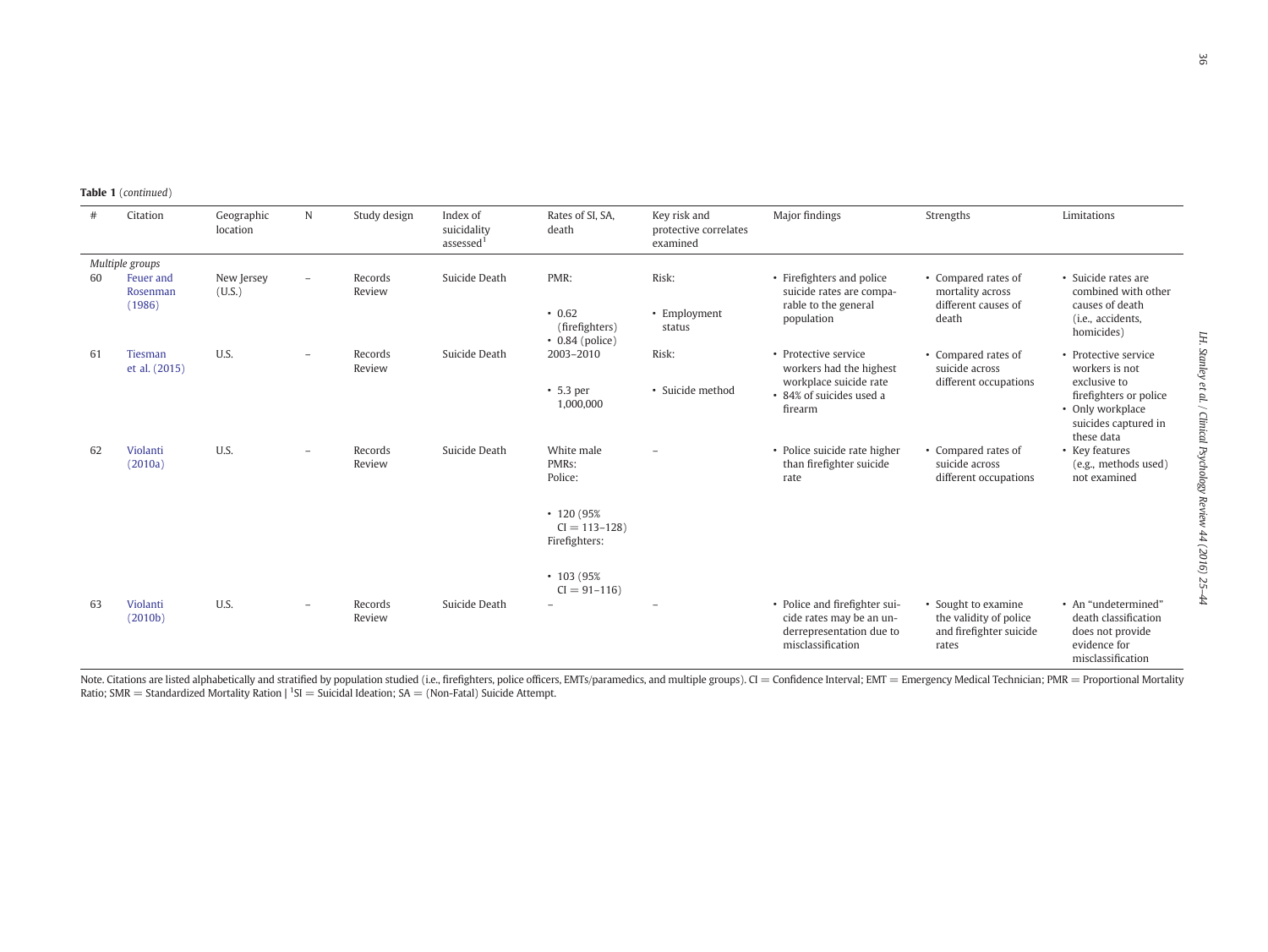Depressive Symptom Inventory—Suicidality Subscale [DSI-SS; [Joiner,](#page-18-0) [Pfaff, & Acres, 2002](#page-18-0)], or Self-Injurious Thoughts and Behaviors Interview [SITBI; [Nock, Holmberg, Photos, & Michel, 2007](#page-18-0)]).

#### 3.1.2. Suicide attempts

Less is known, however, about the prevalence and methods used in nonfatal suicide attempts among police officers. In this domain, three studies were identified. Among the previously mentioned sample of 3272 Norwegian police officers, 0.7% reported a lifetime history of a suicide attempt [\(Berg et al., 2003\)](#page-17-0). This finding starkly contrasts with another study of 134 police officers in a Midwestern U.S. sample, in which 55% reported a previous suicide attempt ([Janik & Kravitz,](#page-17-0) [1994\)](#page-17-0). Nationally representative studies in the U.S. indicate a lifetime prevalence of suicide attempts of approximately 4.6% in the general population ([Kessler et al., 1999\)](#page-18-0). In a separate sample of 134 South African police officers admitted to a trauma center, a retrospective chart review revealed that three (2.2%) officers had a suicide attempt history ([Plani, Bowley, & Goosen, 2003](#page-18-0)). Given the different sampling methodologies and populations of these three studies, a reliable estimate of suicide attempts among police officers is not yet available.

#### 3.1.3. Suicide deaths

In terms of suicide fatalities, 34 empirical studies were identified. With the exception of one evaluation of the effects of an intervention on suicide rates ([Mishara & Martin, 2012\)](#page-18-0), all employed a retrospective design.

We begin with studies utilizing U.S.-based samples. Indeed, studies utilizing single police departments have been equivocal, with some finding higher rates ([Heiman, 1975; Hill & Clawson, 1988; Lindsay &](#page-17-0) [Lester, 2001; Nelson & Smith, 1970](#page-17-0)), comparable rates ([Marzuk et al.,](#page-18-0) [2002\)](#page-18-0), and lower rates ([Dash & Reiser, 1978; Josephson & Reiser,](#page-17-0) [1990](#page-17-0)) of suicide among police officers as compared to general population comparisons. Differences in the rigor of methodological approaches (e.g., reliance on "memories and records" [\[Lindsay & Lester, 2001\]](#page-18-0) versus full departmental records review [\[Marzuk et al., 2002](#page-18-0)]) may in part account for these discrepant findings. Further, although a small number of female suicides were observed across studies, likely in part due to the predominantly male composition of police forces, one study found that female officers had a statistically significantly higher risk of death by suicide than females in the general population ([Marzuk et al.,](#page-18-0) [2002](#page-18-0)). Notably, in the general population, males are more likely to die by suicide than females [\(CDC, 2015\)](#page-17-0).

Studies utilizing samples of officers aggregated across multiple states have generally suggested that police officers die by suicide at higher rates compared to the general population. Among 23 states reporting to the CDC's National Institute for Occupational Safety and Health (NIOSH) National Occupational Mortality Surveillance (NOMS) system for the years 1999, 2003–2004, and 2007, rates among police were significantly elevated, with higher rates among Caucasian officers and a non-significant trend for higher rates among female officers [\(Violanti, Robinson, & Shen, 2013\)](#page-19-0). It should be noted, however, that occupations were determined according to review of death certificates, which list the "usual occupation" (i.e., longest/lifetime occupation) provided by survivors. Thus, this approach might not capture individuals who were in the police service at one point, and due to stress (to take one example), transitioned into a different career that may have lasted longer or was, in the view of their surviving family, a more representative component of their identify (and thus reflected as such on a death certificate).

Whereas a sizable portion of the aforementioned studies examined suicide among larger departments (e.g., NYPD), it is notable that smaller departments may have higher rates of suicide than larger departments, potentially due to fewer resources and mental health professionals per capita in smaller regions [\(Violanti, Mnatsakanova, Burch](#page-19-0)fiel, Hartley, & [Andrew, 2012\)](#page-19-0).

Several other remarkable findings emerged from the literature. A comparison of suicide rates among 3228 police officers who worked between 1950 and 2005 in the Buffalo, NY department revealed that currently employed officers have a suicide rate over eight times that of separated/retired officers [\(Violanti et al., 2011](#page-19-0)), and compared to the general population, suicide among police in this department appears to have increased from the years 1970–1990 [\(Violanti, 1995](#page-18-0)).

Further, several lines of inquiry have found that police officers are more likely to die by suicide than by homicide or accidents ([Quinet,](#page-18-0) [Bordua, & Lassiter, 1997; Violanti, Vena, & Marshall, 1996a](#page-18-0)); yet, a separate study of on-the-job deaths among 2280 officers from 1992 to 2002 found that, whereas 47% died by homicide, 5% died by suicide in the workplace ([Tiesman, Hendricks, Bell, & Amandus,](#page-18-0) [2010\)](#page-18-0). Instances of suicide-by-cop (in which a suicidal individual intentionally behaves in a threatening manner towards police officers to elicit a lethal response) among police officers (i.e., an officer provokes another officer to shoot; [Arias et al., 2008\)](#page-17-0) as well as homicide-suicide ([Violanti, 2007\)](#page-19-0) were noted in the literature. It has also been suggested that police officers are more likely than other municipal workers to die by suicide [\(Vena, Violanti, Marshall,](#page-18-0) [& Fiedler, 1986; Violanti, Vena, & Marshall, 1996a](#page-18-0)), yet it is unclear whom exactly these municipal workers are.

In terms of cross-national findings, a psychological autopsy of 247 officer deaths within the New South Wales (Australia) police force from 1999 to 2008 classified 41 (16.6%) deaths as suicides ([Barron,](#page-17-0) [2010\)](#page-17-0). In another Australian study, 59 suicide deaths were observed over a period of 122 years, for a rate of approximately 60 per 100,000 in the 1800s to about 20 per 100,000 in more recent years—rates comparable to other employed males in the region (i.e., average of 20.6 per 100,000 from 1990–1992; [Cantor, Tyman, & Slater, 1995](#page-17-0)). The authors speculate that the decrease in suicide rate could be due to increasing services available to officers (e.g., employee assistance programs), highlighting the importance of connecting at-risk individuals to care (see [Hom, Stanley, & Joiner, 2015a\)](#page-17-0).

Among male police officers in Ireland, there was a rise in the mean annual suicide rate from 11.7 per 100,000 (1973–1979) to 32.9 per 100,000 (1980–1987), rates approximately double that of the general adult male population during the same time frames [\(Curran, Finlay, &](#page-17-0) [McGarry, 1988\)](#page-17-0). Comparable rates among police and the general population (i.e., 25 per 100,000 and 20 per 100,000, respectively) were found among German police officers ([Schmidtke, Fricke, &](#page-18-0) [Lester, 1999](#page-18-0)). Similarly, 90 suicide deaths were observed between 1996 and 2006 among males in the Federal Austrian Police Force, a rate of 30.2 per 100,000, which is comparable to the age-adjusted general population rate (i.e., 30.5 per 100,000; [Kapusta et al., 2010](#page-18-0)). In Norway, too, police suicide rates appeared comparable to those of the general population ([Hem et al., 2005\)](#page-17-0). In contrast, among the Royal Canadian Mounted Police, a suicide rate of about half that of the general population was observed ([Loo, 1986\)](#page-18-0), and, intriguingly, a service revolver was used in 77% of the 35 suicide deaths observed during the study timeframe (i.e., 1960–1983).

A portion of the above mentioned studies have been synthesized within a meta-analysis [\(Loo, 2003\)](#page-18-0). Indeed, consistent with the above synthesis, the meta-analysis found differential suicide rates both by region and police force type (e.g., federal, regional, municipal). Further, suicide rates based on shorter time frames were statistically significantly higher than those examining rates over a longer period of time. Although this meta-analysis also utilized unpublished rates (e.g., from dissertations, magazine news articles), several strengths are noted, including its call for future studies to employ and report more sophisticated methodological approaches and to also utilize samples of female police officers who are increasingly being represented within police forces [\(Hem et al., 2001\)](#page-17-0).

Some researchers have suggested that suicide rates among police officers, specifically, could be underestimated. At least two studies corroborate this hypothesis, noting high rates of underdetermined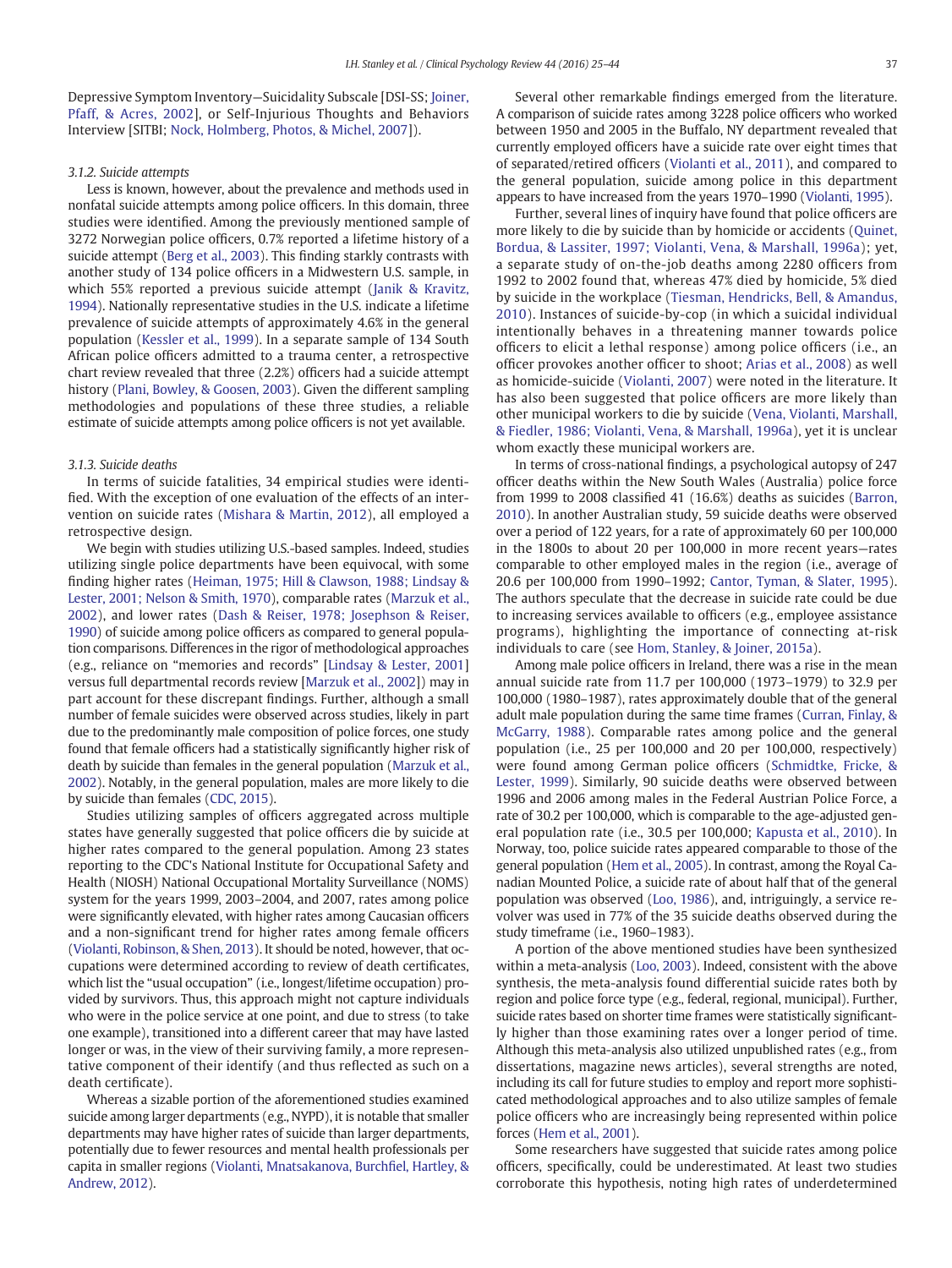death classifications among police officers, which, as the authors note, is curious given the high profile nature of police fatalities and the resources allotted to investigations of this sort ([Violanti, Vena,](#page-19-0) [Marshall, & Petralia, 1996b; Violanti, 2010b](#page-19-0)). Further, although findings regarding suicide mortality rates have been discrepant within the literature—likely due to regional variation in rates, as well as different methodologies of obtaining and analyzing data—it is clear that suicide among police officers needs to be addressed.

On this front, one suicide prevention intervention—Together for Life—has been found to be efficacious ([Mishara & Martin, 2012](#page-18-0)). In this study, all 4178 members of the Montreal Police Department participated in a series of trainings regarding how to identify and intervene upon at-risk officers. A police officer-specific hotline was activated, and publicity campaigns were employed. In the 12 years following the implementation of the program, the suicide rate among Montreal police decreased by 79%. This did not appear to simply be an artifact of time, however, as the police suicide rates in other Quebec provinces did not decrease (and in fact, had a slight, albeit not statistically significant, increase of 11% across the same time period).

As will be described further below, the above findings regarding suicide deaths among police are discrepant, in part due to regional differences as well as insufficient sampling strategies (e.g., examining single departments) and comparison groups (cf. "healthy worker" effect when compared to general populations).

#### 3.2. Firefighters

There are relatively fewer data on suicidal thoughts and behaviors among firefighters, despite the identified importance of this topic for the fire service ([Finney, Buser, Schwartz, Archibald, & Swanson,](#page-17-0) [2015; Gist, Taylor, & Raak, 2011\)](#page-17-0). Overall, nine studies were identified (see [Table 1](#page-3-0)).

#### 3.2.1. Suicide ideation and behaviors

Our search yielded five articles focusing on suicidal ideation, three of which additionally focused on suicide attempts among firefighters. Existing evidence suggests that firefighters experience elevated rates of suicidality compared to the general population, with a recent study of 1027 current and retired U.S. firefighters revealing career prevalence estimates of suicidal ideation, plans, and attempts to be 46.8%, 19.2%, and 15.5%, respectively ([Stanley, Hom, Hagan, & Joiner, 2015b\)](#page-18-0). As noted, among the general U.S. population, lifetime rates of ideation, plan, and attempt are 13.5%, 3.9%, and 4.6% [\(Kessler et al., 1999](#page-18-0)); it is emphasized that lifetime prevalence rates encompass a longer duration than career prevalence rates. The large sample size makes these data compelling; however, the convenience sample is subject to several limitations (e.g., differential responding biases).

Two other studies have evaluated suicidal ideation, specifically, though neither reported prevalence rates ([Carpenter et al., 2015; de](#page-17-0) [Barros, Martins, Saitz, Bastos, & Ronzani, 2012](#page-17-0)).

Further, [de Barros et al. \(2012\)](#page-17-0) examined sleep disturbances among 303 firefighters in Brazil, and found suicidal ideation to be marginally significantly related ( $p < .10$ ), but in line with other research demonstrating a potent link between sleep disturbances and suicide risk (see [Bernert et al., 2015](#page-17-0) for review). Again, both studies utilized convenience samples, highlighting the necessity for future research into suicide and suicide-related conditions among firefighters to utilize more representative sampling strategies.

Understanding how firefighters at elevated risk for suicide interface with mental health care services is of particular importance. One study of 483 current and retired U.S. firefighters reporting suicidal thoughts and/or behaviors throughout their career revealed that 77% also utilized mental health services during that time frame [\(Hom, Stanley, Moberg & Joiner, in press\)](#page-17-0). These data do not indicate if treatment was sought specifically for suicidality; nonetheless, these findings underscore the need for evidence-based treatments to be developed and tested for firefighters and other first responders, specifically [\(Haugen et al., 2012\)](#page-17-0).

#### 3.2.2. Suicide deaths

Four studies were identified examining suicide mortality among firefighters, specifically. Findings were equivocal, with one study of Boston firefighters revealing lower rates compared to the general population ([Musk et al., 1978](#page-18-0)) and one study that utilized pooled data from the Philadelphia, San Francisco, and Chicago fire departments indicating no elevated suicide rate in firefighters as compared to the general population ([Daniels et al., 2013](#page-17-0); see Supplementary Data). Moreover, among 7789 firefighters employed in Philadelphia between 1925 and 1986, 37 suicide deaths were observed—a rate lower than the general population [\(Baris et al., 2001\)](#page-17-0). Among retired firefighters in Scotland as well, rates were found to be lower than those found among the general population ([Ide, 1998\)](#page-17-0). It remains difficult to extrapolate generalizable findings from these studies, as Boston firefighters in the 1970s, for example, may represent a distinct group, and the pooled data represent fire departments from major cities and may not generalize to rural and/ or volunteer departments (e.g., [Stanley and colleagues \(2015b\)](#page-18-0) found higher rates of suicide ideation and attempts among volunteers).

Overall, studies suggest that firefighters may be at elevated risk of suicide. Additional research is certainly needed within this area, including studies employing a random probability sampling strategy and a longitudinal design to increase generalizability and to determine the relative contribution of pre-career and career factors in conferring risk.

#### 3.3. EMTs/paramedics

In contrast to the large body of research on suicide among police officers and the emerging literature with regards to firefighters, few studies have evaluated suicide among EMTs and paramedics. Only two studies met our inclusionary criteria (see [Table 1\)](#page-3-0). However, as noted, EMTs often have concurrent careers as either a police officer or firefighter, either as part of their career or a separate volunteer affiliation. Thus, below we will review the scant data on EMTs and paramedics specifically, and also discuss ancillary findings within other reports that have relevance to these populations. Due to the similarities in job duties between EMTs and paramedics, and the similarities identified within the literature, these two occupations will be reviewed together. We acknowledge, however, that these occupations have distinct experiences—e.g., paramedics undergo more hours of education to receive certification.

In a study of 1180 Norwegian ambulance personnel, [Sterud, Hem,](#page-18-0) [Lau, and Ekeberg \(2008\)](#page-18-0) found a lifetime prevalence rate of 28% for individuals reporting feeling life is not worth living, 10.4% for serious suicidal ideation, and 3.1% for a past suicide attempt. Past-year estimates were 8.3%, 1.9%, and 0.4%, respectively. These rates are approximately half that of Norwegian medical students and young physicians [\(Tyssen, Vaglum, Grønvold, & Ekeberg, 2001](#page-18-0)). [Sterud et al.](#page-18-0) [\(2008\)](#page-18-0) reported that, among ambulance personnel, only 1.8% of respondents attributed suicidal ideation solely to workplace problems, with 4% of females and 11% of males indicating work problems as a relevant but not singular factor. Within the U.S., one study reported that three EMTs in NYC died by suicide in 1992, with three others likely a suicide but documented as undetermined causes [\(Mitchell, 1995](#page-18-0)). Neither rates nor comparison groups were provided in this report.

There is a clear need for research into suicidal thoughts and behaviors among EMTs and paramedics. In this context, it is notable that healthcare professionals, more broadly, have elevated risk for suicide ([Boxer et al., 1995; Platt, Hawton, Simkin, Dean, &](#page-17-0) [Mellanby, 2012](#page-17-0)). In their study focused primarily on firefighters, [Stanley and colleagues \(2015b\)](#page-18-0) found that firefighters who were members of departments that also responded to emergency medical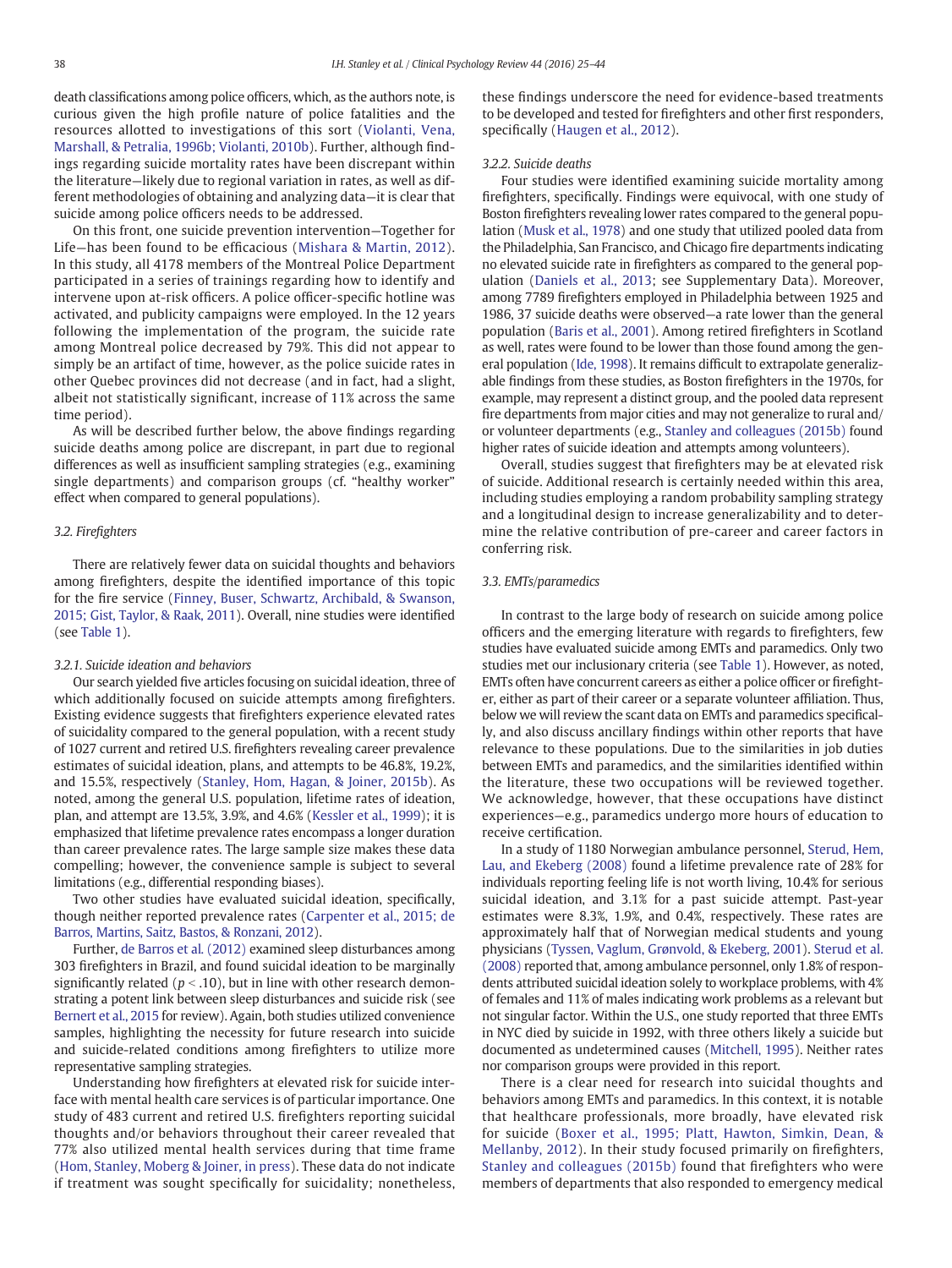services calls were nearly six times more likely to report having made a career suicide attempt. Thus, EMT/paramedic duties may confer additive risk when considered in combination with other first responder occupations (e.g., firefighters).

#### 3.4. Hybrid studies

Given that first responders belonging to more than one subgroup appear to be at additively elevated risk, studies centrally examining more than one first responder group are especially useful. Four studies were identified that examined more than one of the aforementioned occupational groups (see [Table 1](#page-3-0)). Under the larger umbrella term "protective service occupations," rates of workplace suicide fatalities between 2003 and 2010 were higher among firefighters and police officers ([Tiesman et al., 2015\)](#page-18-0). Of note, however, statistics on workplace suicides do not capture suicide fatalities that occur outside of the work setting (e.g., at home). In contrast, among 615 police officers and 271 firefighters fatalities in New Jersey between 1974 and 1980, rates of suicide for both occupations appeared lower than those of the general population of white males ([Feuer & Rosenman, 1986\)](#page-17-0). A separate study utilizing NOMS data from 1984–1998 found that police officers die by suicide at a rate approximately four times that of firefighters [\(Violanti, 2010a\)](#page-19-0). Moreover, police officer deaths have a higher risk of misclassification than firefighters ([Violanti, 2010b](#page-19-0)). This latter point is particularly intriguing in light of the resources and interest police departments have to investigate the deaths of their own.

#### 4. A synthesis of population-specific risk and protective correlates

#### 4.1. Risk correlates

Why might first responders, in particular, be at increased risk for suicide? In reviewing the aforementioned findings, several themes with regard to risk correlates emerge.<sup>3</sup> Although these correlates have relevance to the general population as well, that these risk correlates are salient across these first responder occupations is important to consider. A non-exhaustive list includes: (1) occupational hazards and exposures; (2) access to firearms and other lethal methods (e.g., service revolver); (3) capability for suicide (e.g., elevated physical pain tolerance); (4) erratic shift schedules (e.g., sleep disturbances, disrupted family lives); (5) stigma preventing utilization of services; (6) a focus on helping others at the expense of focusing on personal needs; (7) multiple high-risk roles (e.g., a police officer who is also an EMT); (8) role transitions (e.g., younger, fewer years of service); (9) smaller departments (e.g., due to fewer mental health resources); and (10) concurrent or past military service experience (e.g., combat exposure).

This latter point—concurrent or past military service experience—is worth pondering, especially in light of the risk correlates listed previously (e.g., access to firearms, erratic and fragmented sleep schedules, etc.). Indeed, many of these risk correlates mirror risk correlates for suicide found in military populations. For example, in their scoping review of risk and protective factors for suicide among soldiers, [Nock et al.](#page-18-0) [\(2013\)](#page-18-0) highlight how combat can lead to marked sleep deprivation and PTSD, and moreover, that these are modifiable risk factors amenable to therapeutic intervention. Further, in a systematic review and meta-analysis, [Bryan et al. \(2015\)](#page-17-0) found that combat exposure conferred greater risk for suicide than deployment alone. This finding has implications for first responders because it may be that first responder duties (cf. deployments) do not confer increased risk per se, unless if coupled with exposure to significant vocational atrocities (cf. combat exposure). Thus, an understanding of suicide among first responders may bidirectionally inform suicide research among military service members.

Some of these factors are reflected in [Nelson and Smith's \(1970\)](#page-18-0) six-factor account of why police officers, specifically, die by suicide. Of note, [Nelson and Smith \(1970\)](#page-18-0) suggest that one salient reason that police officers may be at risk for suicide is their constant confrontation with death—of both themselves (cf. prey) and others (cf. predators). This conjecture is in line with past literature demonstrating the potency of exposure to painful and provocative events in conferring increased risk ([Joiner, 2005; Van Orden et al., 2010\)](#page-18-0), as well as emerging accounts of serious suicidal crises resembling antipredator defensive reactions in which soon-to-be suicide decedents are simultaneously victim and killer [\(Joiner & Stanley, under review;](#page-18-0) cf. [Joiner, Hom, Hagan & Silva,](#page-18-0) [in press\)](#page-18-0). Further, if, as [Joiner et al. \(in press\)](#page-18-0) contend, suicide is indeed a derangement of the self-sacrificial behavioral suite seen among defenders in other cooperative species (e.g., ants, bees), it is plausible that defenders within the cooperative human social structure (e.g., firefighters, police officers, EMTs, paramedics) who routinely and voluntarily risk their lives for the sake of society at large would demonstrate elevated risk for suicide.

#### 4.1.1. Posttraumatic stress disorder

Psychiatric risk factors are especially important, as they signal points of intervention. PTSD is emphasized since, surprisingly, few studies have empirically examined PTSD as a risk correlate for suicide among first responders ([Panagioti, Gooding, & Tarrier, 2009\)](#page-18-0). Among police, our review yielded only five studies examining this conjecture, with two utilizing a U.S. sample, and all finding a statistically significant relationship between PTSD and suicidality [\(Chopko et al., 2014; Maia](#page-17-0) [et al., 2007; Steyn, Vawda, Wyatt, Williams, & Madu, 2013; Violanti,](#page-17-0) [2004; Violanti et al., 2008](#page-17-0)). For example, one study of 157 Brazilian police officers who were part of an elite unit found that, of the 8.9% who met criteria for PTSD, 35.7% reported lifetime suicidal ideation [\(Maia et al., 2007\)](#page-18-0). In the same study, only 5.2% of those not meeting criteria for PTSD reported lifetime ideation. [Steyn et al. \(2013\)](#page-18-0) examined PTSD symptom clusters among 217 South African police officers and found that hyperarousal (e.g., difficulty falling or staying asleep, anger) was the primary predictor of suicidal ideation, accounting for approximately 25% of the variance. Among the general population, hyperarousal has been shown to increase suicide risk in some studies [\(Ben-Ya'acov & Amir, 2004\)](#page-17-0), but not all ([Davis, Witte, Weathers, &](#page-17-0) [Blevins, 2014\)](#page-17-0). Further, for male officers, the presence of PTSD appears to potentiate the relationship between shift-work and suicidal ideation [\(Violanti et al., 2008](#page-19-0)).

Related to trauma exposure, in examining data from Cop 2 Cop, a crisis hotline for police officers, calls related to suicidal ideation among police officers who served in the immediate geographic area of the September 11th World Trade Center attacks significantly increased from pre-9/11 to post-9/11 ([Violanti, Castellano, Rourke, &](#page-19-0) [Paton, 2006](#page-19-0)). Contrast these findings with results from a crisis hotline for the general population (i.e., 1–800-SUICIDE), which received a marked reduction in the number of calls in the days following the 9/11 attacks ([Joiner, 2005, p. 128\)](#page-18-0). It could be that these trauma-exposed officers experienced significant distress; indeed, disasters have potent effects on first responders, including increased risk for PTSD [\(Neria, Nandi, & Galea, 2008\)](#page-18-0).

Of concern, no studies identified examined the relationship between PTSD and suicide among firefighters, EMTs, or paramedics. As a proxy for the role of trauma exposure in conferring suicide risk among firefighters, [Stanley and colleagues \(2015b\)](#page-18-0) found that active duty military service members and those reporting having professionally responded to a suicide attempt or fatality were significantly more likely to report lifetime suicidal behaviors.

It is notable that, although rates of PTSD among first responders appear to be elevated (pooled rate in North America: 12%; [Berger](#page-17-0)

 $3$  We have decided to use the term risk correlate rather than risk factor because few studies utilized a longitudinal design (see [Kraemer et al., 1997](#page-18-0) for a discussion of risk nomenclature). However, in some instances, we have retained the term risk factor to emphasize the need for prospective research.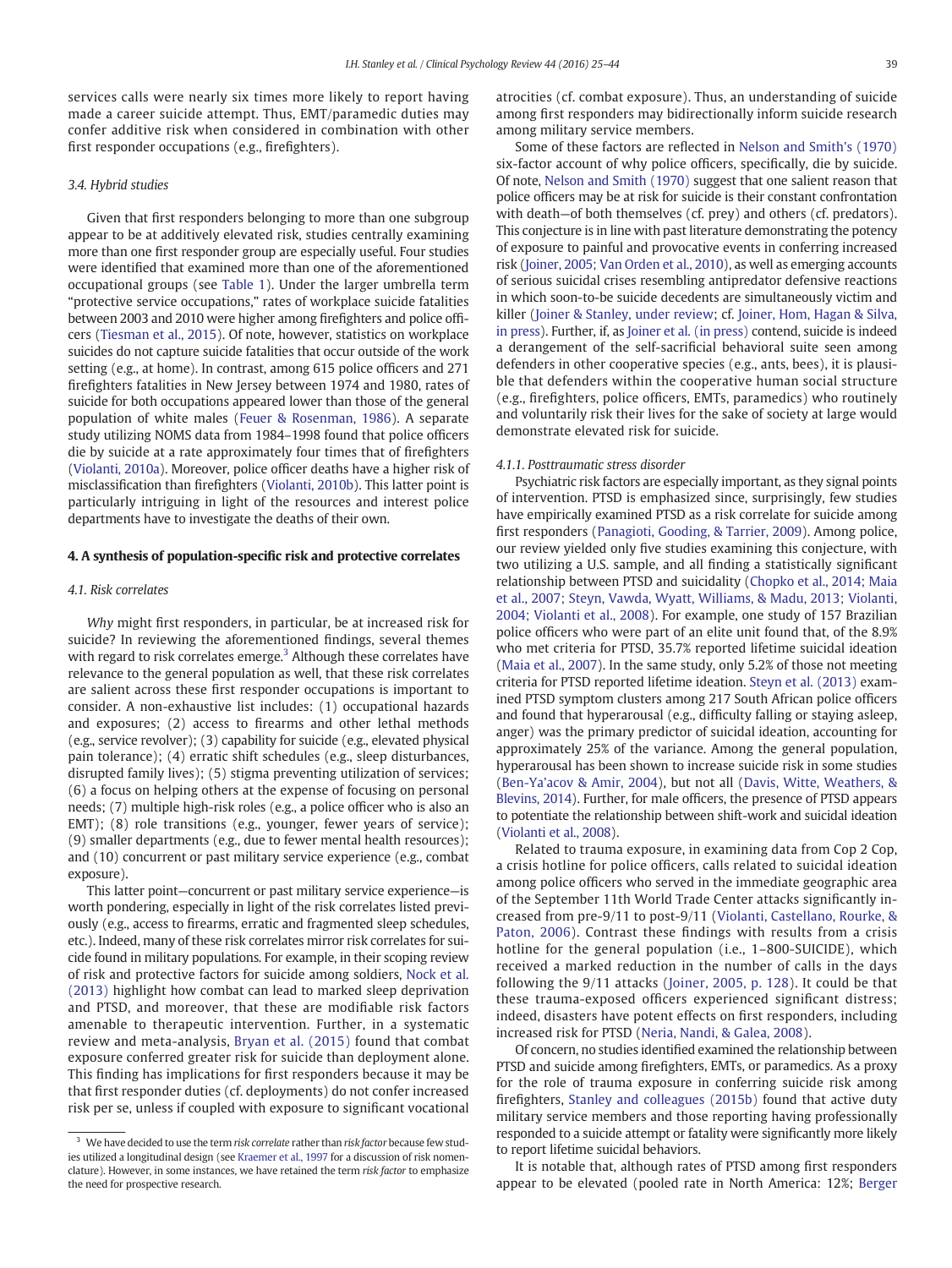[et al., 2012](#page-17-0)), upwards of 25% of individuals in the general population exposed to a traumatic event have been shown to develop PTSD ([Kessler,](#page-18-0) [Sonnega, Bromet, Hughes, & Nelson, 1995](#page-18-0)). Given that first responders are repeatedly exposed to traumatic events, the dearth of research in this area is particularly concerning. Notably, PTSD was not classified as an official, distinct psychiatric diagnosis until the publication of the DSM-III in 1980. This could in part account for the dearth of research in this area, given that many of the studies reviewed were published before or around that time period. Interestingly, among the general population, treatment of PTSD also appears to reduce suicidal ideation [\(Gradus, Suvak, Wisco, Marx, & Resick, 2013](#page-17-0)), although data among first responders, in particular, are sparse ([Haugen et al., 2012](#page-17-0)). Thus, it is imperative that future research examines the role of PTSD, in particular, in conferring suicide risk among first responders.

#### 4.1.2. Occupational dissatisfaction, stress, and burnout

A number of studies suggest that occupational factors may contribute to risk for suicidal ideation. For example, a study of Norwegian police officers found that both job dissatisfaction and burnout predicted suicidal ideation, but this effect disappeared when statistically adjusting for depression [\(Berg et al., 2003](#page-17-0)). Likewise, in a study of 177 police officers in the Eastern U.S., job satisfaction was negatively associated with suicidal ideation ([Beehr, Johnson, & Nieva, 1995\)](#page-17-0). In this same sample, males were more likely than females to attribute their suicidality to work problems. Occupational factors may also play a role in conferring risk for death by suicide among police officers. In a novel methodological approach to studying the phenomena—including canvassing and analyzing tens of thousands of web articles related to police suicides—it was revealed that work-associated legal problems were implicated in about 13% of police suicides in 2012 ([O'Hara, Violanti, Levenson, &](#page-18-0) [Clark, 2013\)](#page-18-0). In another study of police officer suicide decedents, 31.5% had work performance issues and 23% were under investigation at the time of the death ([Barron, 2010\)](#page-17-0). Studies have also revealed that a notable proportion of police officers die by suicide at their location of employment and using a firearm. For instance, one study of police officer suicide decedents found that 15.6% died by suicide at the police department ([Kapusta et al., 2010](#page-18-0)). The study authors argue that this statistic illustrates the potency of occupational factors in conferring risk. Further, in a study of 93 suspected suicide fatalities among NYPD officers between 1934 and 1940, [Heiman \(1977\)](#page-17-0) notes the high prevalence of firearm usage among police suicides, which may reflect a process of socialization. Most suicide decedents had a psychiatric disorder, which is consistent with findings among the general population ([Cavanagh, Carson, Sharpe, & Lawrie, 2003\)](#page-17-0). Given these findings, it appears that occupational factors may be important to consider (see [Labovitz & Hagedorn, 1971\)](#page-18-0); yet, in an analysis of officer suicides in NYC from 1934–1939, [Lester \(1993\)](#page-18-0) suggested that work-related stress had a trivial role in the suicides. Likewise, a psychological autopsy of eight police suicide decedents between 2000 and 2010 did not identify on-duty traumatic incidents as a primary theme [\(Rouse et al., 2015](#page-18-0)). Thus, further work is needed to delineate the role of occupational factors in conferring risk for suicide among police officers.

#### 4.1.3. Career transitions

Among police, several studies found that the majority of decedents were of lower rank and, correspondingly, had fewer years of service [\(Cantor et al., 1995; O'Hara & Violanti, 2009; Violanti, 2004\)](#page-17-0). Among firefighters, [Stanley and colleagues \(2015b\)](#page-18-0) reported increased suicide risk among volunteer firefighters (vs. career) and those who were younger and/or reporting fewer years of firefighter service. Taken together, these preliminary data suggest that career transitions—either at the outset of one's career, or shifting back-and-forth into one's role as a volunteer—may be important factors to consider in conceptualizing suicide risk among first responders.

#### 4.1.4. Marital problems

[Janik and Kravitz \(1994\)](#page-17-0) reported that officers reporting marital problems were nearly five times more likely to have made a suicide attempt than those not reporting marital problems. A separate study examining suicide mortality among police officers found that marital discord may also be a salient precipitating factor ([Josephson &](#page-18-0) [Reiser, 1990](#page-18-0)).

#### 4.1.5. Sleep disturbances

Among firefighters, sleep disturbances appear to increase risk for suicide ([de Barros et al., 2012\)](#page-17-0). Although no studies identified by this review directly examined this relationship among police officers, as noted, [Steyn et al. \(2013\)](#page-18-0) found that, of the PTSD symptom clusters, the hyperarousal cluster (which includes symptoms such as difficulty falling or staying asleep) was the primary predictor of suicidal ideation among police officers. Given that shiftwork confers risk for insomnia [\(Vallières et al., 2014\)](#page-18-0), further delineation of the role of sleep disturbances in conferring suicide risk among first responders, in particular, is needed (see also [Hom et al., 2015b](#page-17-0)).

#### 4.2. Protective factors

These occupations also carry unique potential protective factors. A non-exhaustive list includes: (1) camaraderie; (2) familial social support; (3) organizational support; and (4) sense of purpose. These factors are in line with current theoretical models of suicide risk ([Joiner, 2005;](#page-18-0) [Klonsky & May, 2015; O'Connor, 2011; Van Orden et al., 2010\)](#page-18-0), which, as noted, highlight the salubriousness of social connectedness in protecting against suicide risk. For example, among female (but not male) police officers, marriage appeared to be a protective factor for the development of suicidal ideation [\(Violanti et al., 2009\)](#page-19-0). This finding is interesting in light of data from the general U.S. population suggesting that marriage is a protective factor against suicide for males, but not females [\(Kposowa, 2000\)](#page-18-0). [Carpenter et al. \(2015\)](#page-17-0) conducted a survey of 334 professional firefighters in the U.S. to examine the moderating role of social support from colleagues on the association between occupational stress and suicidal ideation. Indeed, social support was shown to attenuate this association, suggesting that increasing social support among at-risk firefighters may be one avenue to decrease suicide within the fire service.

These findings align with current theoretical models of suicidal behavior,<sup>4</sup> including the interpersonal-psychological theory of suicide (IPTS; [Joiner, 2005; Van Orden et al., 2010;](#page-18-0) see also [Joiner et al., in](#page-18-0) [press](#page-18-0)), the three-step theory (3ST; [Klonsky & May, 2015\)](#page-18-0), and the integrated motivational-volitional model of suicidal behavior (IMV; [O'Connor, 2011\)](#page-18-0)—each of which posit a central role of connectedness in buffering against suicide risk. Indeed, one study found support for the interpersonal theory of suicide, specifically, among current firefighters ([Chu et al., under review](#page-17-0)). As one example, a core component of the interpersonal theory is perceived burdensomeness, which is the incorrect mental calculation made by suicidal individuals that their death is worth more than their life to others (see [Joiner, 2005\)](#page-18-0). It is emphasized here that a sense of purpose may buffer some first responders against the development of suicidal thoughts and behaviors, since by virtue of these occupations, these individuals may feel that their life is worth more than their death to others (indeed, their services are needed to protect others).<sup>5</sup> Nevertheless, protective factors can be relatively weak and/or irrelevant in the face of multiple ominous risk factors.

<sup>&</sup>lt;sup>4</sup> The reader is referred to [Selby, Joiner, and Ribeiro \(2014\)](#page-18-0) and [Stanley, Hom, Rogers,](#page-18-0) [Hagan, and Joiner \(2015c\)](#page-18-0) for comprehensive reviews of extant theories of suicide.

<sup>5</sup> On firefighters, [Musk et al. \(1978\)](#page-18-0) wrote, "It may also be that a career devoted to saving property and lives from fire may lead to a value system where suicide has no place as an alternative."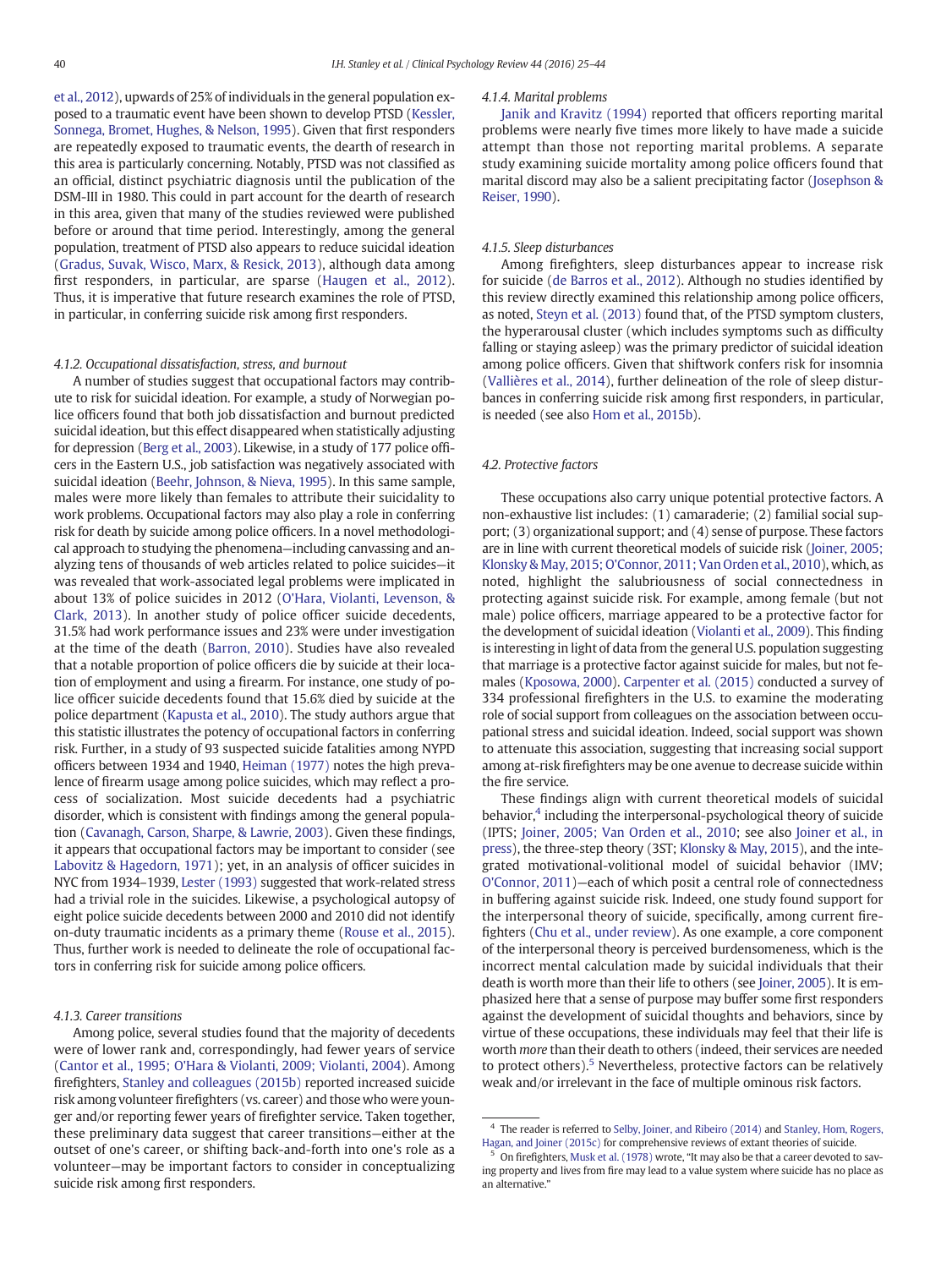#### 5. Evidentiary strengths, weaknesses, and future directions

Building on the strengths and weaknesses of studies included in this systematic review, several areas for future directions were identified—use of longitudinal designs, examination of the full continuum of suicidality (i.e., ideation, plans, attempts, death), further delineation of the role of PTSD and other psychiatric illnesses in conferring suicide risk, use of different comparison groups, rigorous testing of interventions, consistent reporting of effect sizes, and a focus on mental health services use—each of which will be reviewed in turn below.

A host of studies have examined suicide mortality among police, but all except one have utilized retrospective analyses of existing data. Future research utilizing longitudinal designs and systematic records reviews (e.g., through the CDC's National Death Index; [Cowper, Kubal,](#page-17-0) [Maynard, & Hynes, 2002](#page-17-0)) are clearly indicated across first responder populations. Similarly, although no national database of suicide fatalities among first responders currently exists, one model database is Law Enforcement Assaulted Officers Killed and Assaulted (LEOKA), maintained by the Federal Bureau of Investigations. However, data on officer suicides are not captured in this database (see [O'Hara et al.,](#page-18-0) [2013\)](#page-18-0), nor are fatalities by other first responder groups. A more cohesive and comprehensive mortality database would provide valuable insights into the scope of suicide among first responders, as well as which subgroups are most at risk. Moreover, a central database that records suicide fatalities among first responders could yield insights regarding risk among volunteers—a group underrepresented in the aforementioned studies, in part due to the difficulties in tracking and compiling meaningful data among smaller, non-career departments. Importantly, the current review revealed that many of the studies examining rates of suicide mortality among first responders did not report associated features (i.e., risk and protective factors) of the decedents. This represents an important area for future inquiry.

Beyond mortality as an outcome, there is a notable dearth of studies examining the full continuum of suicidality among EMTs and paramedics. Also, across groups, there were few studies on suicide attempts, an arguably more meaningful outcome than ideation alone. Examining the full continuum of suicidality is important, as factors associated with suicide ideation are likely distinct from those associated with attempts (see [Klonsky & May, 2014](#page-18-0) for a discussion of the ideation-toaction framework). More nuanced assessments of suicidal thoughts and behaviors should also be employed, and mixed quantitativequalitative methodological approaches should be considered. Further, it is especially important to parse apart specific first responder roles, as many first responders have more than one role within this domain, and multiple roles may have an additive effect (see [Stanley, Hom,](#page-18-0) [Hagan, & Joiner, 2015b](#page-18-0)).

Several considerations regarding risk and protective factors are worth emphasizing in this section. As noted, there is an enormous body of literature examining PTSD among first responders ([Berger](#page-17-0) [et al., 2012; Haugen et al., 2012\)](#page-17-0). Further, a separate body of literature has demonstrated that PTSD is a risk factor for suicide ([Cougle,](#page-17-0) [Keough, et al., 2009a; Cougle, Resnick, & Kilpatrick, 2009b; Gradus](#page-17-0) [et al., 2010](#page-17-0)), and that the treatment of PTSD may therapeutically impact suicide risk ([Gradus et al., 2013\)](#page-17-0). There exists a fissure, however, between these two important, complementary lines of inquiry. As noted, it is imperative that future research more systematically examine the role of PTSD in conferring suicide risk among first responders, including delineating which specific clusters are implicated (see [Steyn et al.,](#page-18-0) [2013\)](#page-18-0). Note here, too, the dialectic of family providing support but also serving as a stressor due to erratic call schedules. The role of families in either buffering against or potentiating risk for suicide among first responders deserves further empirical inquiry.

While comparisons of fatalities rates to the general population provide a useful metric to gauge the relative scope of the problem in particular occupational groups, as noted, interpretations of differences in rates are complicated by the "healthy worker" effect. Thus, researchers should carefully consider comparison groups (e.g., comparing suicide rates of police officers to non-deployed military service members may provide a more useful metric of relative risk). It is also known that these occupations undergo pre-enlistment psychological testing, but little is known about how this information can inform vulnerability over the course of one's career. Considering that these individuals are high functioning and mental health problems are largely screened out/addressed at the outset, data revealing higher rates are even more compelling. Relatedly, effect sizes for significant results should always be reported in order to determine the practical utility of findings.

There were few studies examining interventions to decrease suicide and suicide-related morbidities among first responders. Drawing from other related literature, it is clear that interventions designed to reduce suicide risk in specific populations are needed [\(Peñalba, McGuire, &](#page-18-0) [Leite, 2008; Rudd et al., 2015\)](#page-18-0). One fruitful attendant area of inquiry is mental health services use. Although data among suicidal firefighters, specifically, are promising with regards to treatment engagement [\(Hom, Stanley, Moberg and Joiner, in press](#page-17-0)), data among at-risk police officers suggest a concerning underutilization of services [\(Berg, Hem,](#page-17-0) [Lau, & Ekeberg, 2006\)](#page-17-0). Given the importance of connecting suicidal individuals to care in order to mitigate symptoms and prevent preventable loss of life ([Bruffaerts et al., 2011; Hom et al., 2015a; Stanley, Hom, &](#page-17-0) [Joiner, 2015a](#page-17-0)), further understanding of rates, patterns, and correlates of mental health services use among first responders is needed. In sum, although the present systematic review revealed 63 studies examining suicide across first responder populations, additional research utilizing methodological approaches with greater rigor are sorely needed to elevate the science.

#### 6. Strengths and limitations of the present review

Notwithstanding the strengths of this review, including a systematic approach to reviewing the empirical literature on suicidality among multiple related first responder groups, there are a few noteworthy limitations. First, as with any review, there is a risk of publication biases; however, our concerns regarding this limitation are attenuated by the variegated findings across studies (e.g., studies were published reporting higher, lower, and comparable suicide rates across groups). Second, it is possible that our search terms, though broad, were not fully inclusive of the relevant literature. Third, although cross-national findings were reviewed, only studies published in English were included.

#### 7. Conclusions

Findings from this systematic review revealed that police officers, firefighters, EMTs, and paramedics may be at elevated risk for suicidal thoughts and behaviors. In instances where risk relative to general population samples did not appear higher (or, indeed, were lower), it is emphasized that this could be an artifact of the "healthy worker" effect [\(Li & Sung, 1999; Pearce et al., 2007\)](#page-18-0): First responders undergo pre-enlistment screening and are generally considered a higher functioning group of individuals; thus, one would expect rates of suicidality to be markedly lower among these populations.

Ultimately, it is our hope that this systematic review will yield further rigorous scientific inquiry into suicide among first responders, and that findings will translate to a greater understanding of mental health among first responders, increased compassion, reduced stigma, and scientifically informed prevention and treatment efforts to inoculate against preventable morbidity and mortality (e.g., suicide). When we call 911 with an emergency (in the U.S.), we expect swift and life-saving reactions from our first responders. The literature reviewed above sounds a similar alarm—one for which we, as clinicians and researchers, are duty-bound to respond.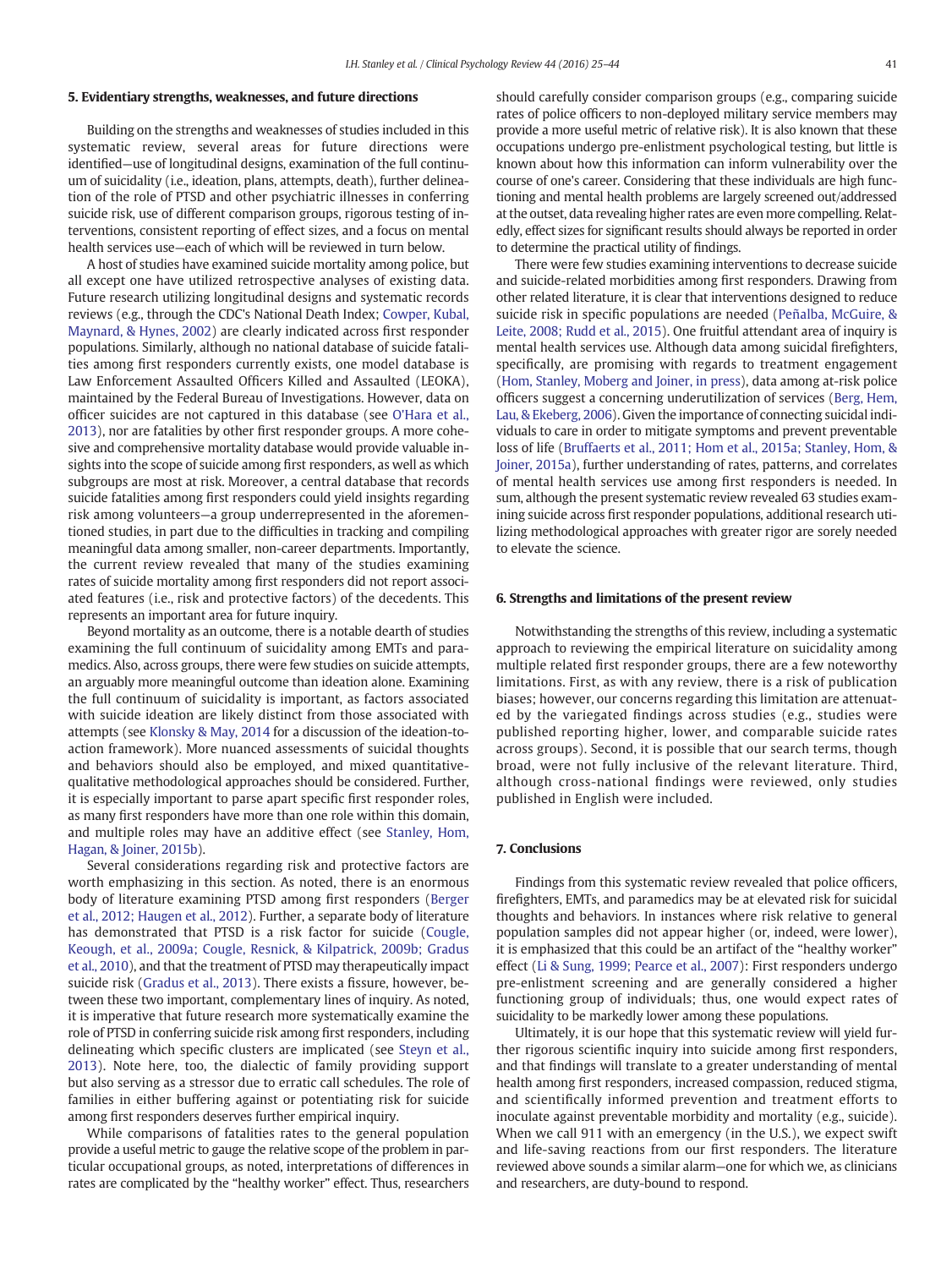#### <span id="page-17-0"></span>Acknowledgments

This work was supported in part by the National Fallen Firefighters Foundation and the Military Suicide Research Consortium (MSRC), an effort supported by the Office of the Assistant Secretary of Defense for Health Affairs under Award No. (W81XWH-10-2-0181). Opinions, interpretations, conclusions and recommendations are those of the authors and are not necessarily endorsed by the MSRC or the Department of Defense. The funders had no role in the study design; in the collection, analysis, and interpretation of data; in the writing of the report; and in the decision to submit the paper for publication.

#### References

- Arias, E. A., Schlesinger, L. B., Pinizzotto, A. J., Davis, E. F., Fava, J. L., & Dewey, L. M. (2008). Police officers who commit suicide by cop: A clinical study with analysis. Journal of Forensic Sciences, 53(6), 1455–1457. http://dx.doi.org/[10.1111/j.1556-4029.](http://dx.doi.org/10.1111/j.1556-4029.2008.00861.x) [2008.00861.x](http://dx.doi.org/10.1111/j.1556-4029.2008.00861.x).
- Baris, D., Garrity, T. J., Telles, J. L., Heineman, E. F., Olshan, A., & Zahm, S. H. (2001). Cohort mortality study of Philadelphia firefighters. American Journal of Industrial Medicine, 39(5), 463–476. http://dx.doi.org/[10.1002/ajim.1040.](http://dx.doi.org/10.1002/ajim.1040)
- Barron, S. (2010). Police officer suicide within the New South Wales police force from 1999 to 2008. Police Practice and Research, 11(4), 371–382. http://dx.doi.org/[10.](http://dx.doi.org/10.1080/15614263.2010.496568) [1080/15614263.2010.496568.](http://dx.doi.org/10.1080/15614263.2010.496568)
- de Barros, V. V., Martins, L., Saitz, R., Bastos, R. R., & Ronzani, T. M. (2012). Mental health conditions, individual and job characteristics and sleep disturbances among firefighters. Journal of Health Psychology, 18(3), 350–358. http://dx.doi.org/[10.1177/](http://dx.doi.org/10.1177/1359105312443402) [1359105312443402.](http://dx.doi.org/10.1177/1359105312443402)
- Beck, A. T., Kovacs, M., & Weissman, A. (1979). [Assessment of suicidal intention: The scale](http://refhub.elsevier.com/S0272-7358(15)30068-4/rf0025) for suicide ideation. [Journal of Consulting and Clinical Psychology](http://refhub.elsevier.com/S0272-7358(15)30068-4/rf0025), 47(2), 343–352.
- Beehr, T. A., Johnson, L. B., & Nieva, R. (1995). Occupational stress: Coping of police and their spouses. Journal of Organizational Behavior, 16(1), 3–25. http://dx.doi.org[/10.](http://dx.doi.org/10.1002/job.4030160104) [1002/job.4030160104.](http://dx.doi.org/10.1002/job.4030160104)
- Ben-Ya'acov, Y., & Amir, M. (2004). Posttraumatic symptoms and suicide risk. Personality and Individual Differences, 36(6), 1257–1264. http://dx.doi.org/[10.1016/S0191-](http://dx.doi.org/10.1016/S0191-8869(03)00003-5) [8869\(03\)00003-5](http://dx.doi.org/10.1016/S0191-8869(03)00003-5).
- Berg, A. M., Hem, E., Lau, B., & Ekeberg, O. (2006). Help-seeking in the Norwegian police service. Journal of Occupational Health, 48(3), 145–153. http://dx.doi.org[/10.1539/](http://dx.doi.org/10.1539/joh.48.145) [joh.48.145](http://dx.doi.org/10.1539/joh.48.145).
- Berg, A. M., Hem, E., Lau, B., Loeb, M., & Ekeberg, O. (2003). Suicidal ideation and attempts in Norwegian police. Suicide & Life-Threatening Behavior, 33(3), 302–312. http://dx. doi.org/[10.1521/suli.33.3.302.23215.](http://dx.doi.org/10.1521/suli.33.3.302.23215)
- Berger, W., Coutinho, E. S. F., Figueira, I., Marques-Portella, C., Luz, M. P., Neylan, T. C., ... Mendlowicz, M. V. (2012e). Rescuers at risk: A systematic review and metaregression analysis of the worldwide current prevalence and correlates of PTSD in rescue workers. Social Psychiatry and Psychiatric Epidemiology, 47(6), 1001–1011. http://dx.doi.org[/10.1007/s00127-011-0408-2.](http://dx.doi.org/10.1007/s00127-011-0408-2)
- Bernert, R. A., Kim, J. S., Iwata, N. G., & Perlis, M. L. (2015). Sleep disturbances as an evidence-based suicide risk factor. Current Psychiatry Reports, 17(3), 554. http://dx. doi.org/[10.1007/s11920-015-0554-4.](http://dx.doi.org/10.1007/s11920-015-0554-4)
- Boxer, P. A., Burnett, C., & Swanson, N. (1995). Suicide and occupation: A review of the literature. Journal of Occupational and Environmental Medicine, 37(4), 442–452. http://dx.doi.org[/10.1097/00043764-199504000-00016.](http://dx.doi.org/10.1097/00043764-199504000-00016)
- Bruffaerts, R., Demyttenaere, K., Hwang, I., Chiu, W. -T., Sampson, N., Kessler, R. C., ... Nock, M. K. (2011t). Treatment of suicidal people around the world. The British Journal of Psychiatry, 199(1), 64–70. http://dx.doi.org[/10.1192/bjp.bp.110.084129.](http://dx.doi.org/10.1192/bjp.bp.110.084129)
- Bryan, C. J., Griffith, J. E., Pace, B. T., Hinkson, K., Bryan, A. O., Clemans, T. A., & Imel, Z. E. (2015). Combat exposure and risk for suicidal thoughts and behaviors among military personnel and veterans: A systematic review and meta-analysis. Suicide & Life-Threatening Behavior, 45(5), 633–649. http://dx.doi.org/[10.1111/sltb.](http://dx.doi.org/10.1111/sltb.12163) [12163](http://dx.doi.org/10.1111/sltb.12163).
- Buckman, J. E. J., Sundin, J., Greene, T., Fear, N. T., Dandeker, C., Greenberg, N., & Wessely, S. (2011l). The impact of deployment length on the health and well-being of military personnel: A systematic review of the literature. Occupational and Environmental Medicine, 68(1), 69–76. http://dx.doi.org/[10.1136/oem.2009.054692](http://dx.doi.org/10.1136/oem.2009.054692).
- Cantor, C. H., Tyman, R., & Slater, P. J. (1995). [A historical survey of police suicide](http://refhub.elsevier.com/S0272-7358(15)30068-4/rf0080) in Queensland, Australia, 1843–1992. [Suicide & Life-Threatening Behavior](http://refhub.elsevier.com/S0272-7358(15)30068-4/rf0080), 25(4), 499–[507.](http://refhub.elsevier.com/S0272-7358(15)30068-4/rf0080)
- Carpenter, G. S. J., Carpenter, T. P., Kimbrel, N. A., Flynn, E. J., Pennington, M. L., Cammarata, C., ... Gulliver, S. B. (2015a). Social support, stress, and suicidal ideation in professional firefighters. American Journal of Health Behavior, 39(2), 191–196. http://dx.doi.org[/10.](http://dx.doi.org/10.5993/AJHB.39.2.5) [5993/AJHB.39.2.5.](http://dx.doi.org/10.5993/AJHB.39.2.5)
- Cavanagh, J. T., Carson, A. J., Sharpe, M., & Lawrie, S. M. (2003). Psychological autopsy studies of suicide: A systematic review. Psychological Medicine, 33(3), 395–405. http://dx.doi.org[/10.1017/S0033291702006943](http://dx.doi.org/10.1017/S0033291702006943).
- Centers for Disease Control and Prevention [CDC] (2015). WISQARS: Web-based injury statistics query and reporting System. Retrieved from [http://www.cdc.gov/injury/](http://www.cdc.gov/injury/wisqars/index.html) [wisqars/index.html](http://www.cdc.gov/injury/wisqars/index.html)
- Chopko, B. A., Palmieri, P. A., & Facemire, V. C. (2014). Prevalence and predictors of suicidal ideation among U.S. law enforcement officers. Journal of Police and Criminal Psychology, 29(1), 1–9. http://dx.doi.org/[10.1007/s11896-013-9116-z](http://dx.doi.org/10.1007/s11896-013-9116-z).
- Chu, C., Buchman-Schmitt, J. M., Hom, M. A., Stanley, I. H., & Joiner, T. E. (2015). [A test of](http://refhub.elsevier.com/S0272-7358(15)30068-4/rf0105) [the interpersonal theory of suicide among a large sample of current](http://refhub.elsevier.com/S0272-7358(15)30068-4/rf0105) firefighters. [\(under review\).](http://refhub.elsevier.com/S0272-7358(15)30068-4/rf0105)
- Cougle, J. R., Keough, M. E., Riccardi, C. J., & Sachs-Ericsson, N. (2009a). Anxiety disorders and suicidality in the National Comorbidity Survey-Replication. Journal of Psychiatric Research, 43(9), 825–829. http://dx.doi.org[/10.1016/j.jpsychires.2008.12.004.](http://dx.doi.org/10.1016/j.jpsychires.2008.12.004)
- Cougle, J. R., Resnick, H., & Kilpatrick, D. G. (2009b). PTSD, depression, and their comorbidity in relation to suicidality: Cross-sectional and prospective analyses of a national probability sample of women. Depression and Anxiety, 26(12), 1151–1157. http://dx.doi.org[/10.1002/da.20621](http://dx.doi.org/10.1002/da.20621).
- Cowper, D. C., Kubal, J. D., Maynard, C., & Hynes, D. M. (2002). A primer and comparative review of major U.S. mortality databases. Annals of Epidemiology, 12(7), 462–468. http://dx.doi.org[/10.1016/S1047-2797\(01\)00285-X.](http://dx.doi.org/10.1016/S1047-2797(01)00285-X)
- Crosby, A. E., Han, B., Ortega, L. A. G., Parks, S. E., & Gfroerer, J. (2011). [Suicidal thoughts](http://refhub.elsevier.com/S0272-7358(15)30068-4/rf0125) [and behaviors among adults aged](http://refhub.elsevier.com/S0272-7358(15)30068-4/rf0125) ≥18 years–United States, 2008–2009. Morbidity [and Mortality Weekly Report. Surveillance Summaries](http://refhub.elsevier.com/S0272-7358(15)30068-4/rf0125), 60(13), 1–22.
- Curran, P. S., Finlay, R. J., & McGarry, P. J. (1988). [Trends in suicide: N. Ireland 1960](http://refhub.elsevier.com/S0272-7358(15)30068-4/rf0130)–86. [Irish Journal of Psychological Medicine](http://refhub.elsevier.com/S0272-7358(15)30068-4/rf0130), 5, 98–102.
- Daniels, R. D., Kubale, T. L., Yiin, J. H., Dahm, M. M., Hales, T. R., Baris, D., ... Pinkerton, L. E. (2013). Mortality and cancer incidence in a pooled cohort of US firefighters from San Francisco, Chicago and Philadelphia (1950–2009). Occupational and Environmental Medicine, 71, 388–397. http://dx.doi.org/[10.1136/oemed-2013-101662](http://dx.doi.org/10.1136/oemed-2013-101662).
- Dash, J., & Reiser, M. (1978). [Suicide among police in urban law enforcement agencies.](http://refhub.elsevier.com/S0272-7358(15)30068-4/rf0140) [Journal of Police Science and Administration](http://refhub.elsevier.com/S0272-7358(15)30068-4/rf0140), 6(1), 18–21.
- Davis, M. T., Witte, T. K., Weathers, F. W., & Blevins, C. A. (2014). The role of posttraumatic stress disorder symptom clusters in the prediction of passive suicidal ideation. Psychological Trauma: Theory, Research, Practice, and Policy, 6, S82–S91. http://dx.doi. org[/10.1037/a0035966](http://dx.doi.org/10.1037/a0035966).
- Faust, K. L., & Ven, T. V. (2014). Policing disaster: An analytical review of the literature on policing, disaster, and post-traumatic stress disorder. Sociology Compass, 8(6), 614–626. http://dx.doi.org/[10.1111/soc4.12160](http://dx.doi.org/10.1111/soc4.12160).
- Feuer, E., & Rosenman, K. (1986). Mortality in police and firefighters in New Jersey. American Journal of Industrial Medicine, 9(6), 517–527. http://dx.doi.org/[10.1002/](http://dx.doi.org/10.1002/ajim.4700090603) [ajim.4700090603](http://dx.doi.org/10.1002/ajim.4700090603).
- Finney, E. J., Buser, S. J., Schwartz, J., Archibald, L., & Swanson, R. (2015). Suicide prevention in fire service: The Houston fire department (HFD) model. Aggression and Violent Behavior, 21, 1–4. http://dx.doi.org/[10.1016/j.avb.2014.12.012.](http://dx.doi.org/10.1016/j.avb.2014.12.012)
- Gist, R., Taylor, V. H., & Raak, S. (2011). Suicide surveillance, prevention, and intervention measures for the US fire service: Findings and recommendations for the suicide and depression summit. Retrieved from [http://www.everyonegoeshome.com/](http://www.everyonegoeshome.com/wpontent/uploads/2014/04/suicide_whitepaper.pdf) [wp-content/uploads/2014/04/suicide\\_whitepaper.pdf](http://www.everyonegoeshome.com/wpontent/uploads/2014/04/suicide_whitepaper.pdf)
- Gradus, J. L., Qin, P., Lincoln, A. K., Miller, M., Lawler, E., Sorensen, H. T., & Lash, T. L. (2010). Posttraumatic stress disorder and completed suicide. American Journal of Epidemiology, 171(6), 721–727. http://dx.doi.org[/10.1093/aje/kwp456.](http://dx.doi.org/10.1093/aje/kwp456)
- Gradus, J. L., Suvak, M. K., Wisco, B. E., Marx, B. P., & Resick, P. A. (2013). Treatment of posttraumatic stress disorder reduces suicidal ideation. Depression and Anxiety, 30(10), 1046–1053. http://dx.doi.org[/10.1002/da.22117](http://dx.doi.org/10.1002/da.22117).
- Han, B., Compton, W. M., Gfroerer, J., & McKeon, R. (2015). Prevalence and correlates of past 12-month suicide attempt among adults with past-year suicidal ideation in the United States. The Journal of Clinical Psychiatry, 76(3), 295–302. http://dx.doi. org[/10.4088/JCP.14m09287](http://dx.doi.org/10.4088/JCP.14m09287).
- Haugen, P. T., Evces, M., & Weiss, D. S. (2012). Treating posttraumatic stress disorder in first responders: A systematic review. Clinical Psychology Review, 32(5), 370–380. http://dx.doi.org[/10.1016/j.cpr.2012.04.001.](http://dx.doi.org/10.1016/j.cpr.2012.04.001)
- Haugen, P. T., Splaun, A. K., Evces, M. R., & Weiss, D. S. (2013). Integrative approach for the treatment of posttraumatic stress disorder in 9/11 first responders: Three core techniques. Psychotherapy, 50(3), 336–340. http://dx.doi.org/[10.1037/a0032526.](http://dx.doi.org/10.1037/a0032526)

Heiman, M. F. (1975). The police suicide. [Journal of Police Science and Administration](http://refhub.elsevier.com/S0272-7358(15)30068-4/rf0195), 3(3), 267–[273.](http://refhub.elsevier.com/S0272-7358(15)30068-4/rf0195)

- Heiman, M. F. (1977). Suicide among police. [American Journal of Psychiatry](http://refhub.elsevier.com/S0272-7358(15)30068-4/rf0200), 134(11), 1286–[1290.](http://refhub.elsevier.com/S0272-7358(15)30068-4/rf0200)
- Hem, E., Berg, M., & Ekeberg, O. (2001). Suicide in police-A critical review. Suicide & Life-Threatening Behavior, 31(2), 224–233. http://dx.doi.org[/10.1521/suli.31.2.](http://dx.doi.org/10.1521/suli.31.2.224.21513) [224.21513](http://dx.doi.org/10.1521/suli.31.2.224.21513).
- Hem, E., Haldorsen, T., Aasland, O. G., Tyssen, R., Vaglum, P., & Ekeberg, O. (2005). Suicide rates according to education with a particular focus on physicians in Norway 1960–2000. Psychological Medicine, 35(6), 873–880. http://dx.doi.org/[10.](http://dx.doi.org/10.1017/S0033291704003344) [1017/S0033291704003344](http://dx.doi.org/10.1017/S0033291704003344).
- Hill, K. Q., & Clawson, M. (1988). [The health hazards of](http://refhub.elsevier.com/S0272-7358(15)30068-4/rf0215) "street level" bureaucracy: Mortality among the police. [Journal of Police Science and Administration](http://refhub.elsevier.com/S0272-7358(15)30068-4/rf0215), 16(4), 243–248.
- Hom, M. A., Stanley, I. H., & Joiner, T. E. (2015a). Evaluating factors and interventions that influence help-seeking and mental health service utilization among suicidal individuals: A review of the literature. Clinical Psychology Review, 40, 28–39. http://dx.doi.org/[10.1016/j.cpr.2015.05.006.](http://dx.doi.org/10.1016/j.cpr.2015.05.006)
- Hom, M. A., Stanley, I. H., Moberg, F., & Joiner, T. E. Mental health service use among firefighters with suicidal thoughts and behaviors. Psychiatric Services. (in press)
- Hom, M. A., Stanley, I. H., Rogers, M. L., Tzoneva, M., Bernert, R. A., & Joiner, T. E. (2015b). [The association between sleep disturbances and depression among](http://refhub.elsevier.com/S0272-7358(15)30068-4/rf0225) firefighters: [Emotion dysregulation as an explanatory factor.](http://refhub.elsevier.com/S0272-7358(15)30068-4/rf0225) Journal of Clinical Sleep Medicine.
- Ide, C. W. (1998). Failing firefighters: A survey of causes of death and ill-health retirement in serving firefighters in Strathclyde, Scotland from 1985–94. Occupational Medicine, 48(6), 381–388. http://dx.doi.org/[10.1093/occmed/48.6.381.](http://dx.doi.org/10.1093/occmed/48.6.381)
- Janik, J., & Kravitz, H. M. (1994). [Linking work and domestic problems with police suicide.](http://refhub.elsevier.com/S0272-7358(15)30068-4/rf0235) [Suicide & Life-Threatening Behavior](http://refhub.elsevier.com/S0272-7358(15)30068-4/rf0235), 24(3), 267–274.
- Joe, S., Stein, D. J., Seedat, S., Herman, A., & Williams, D. R. (2008). Non-fatal suicidal behavior among South Africans: Results from the South Africa stress and health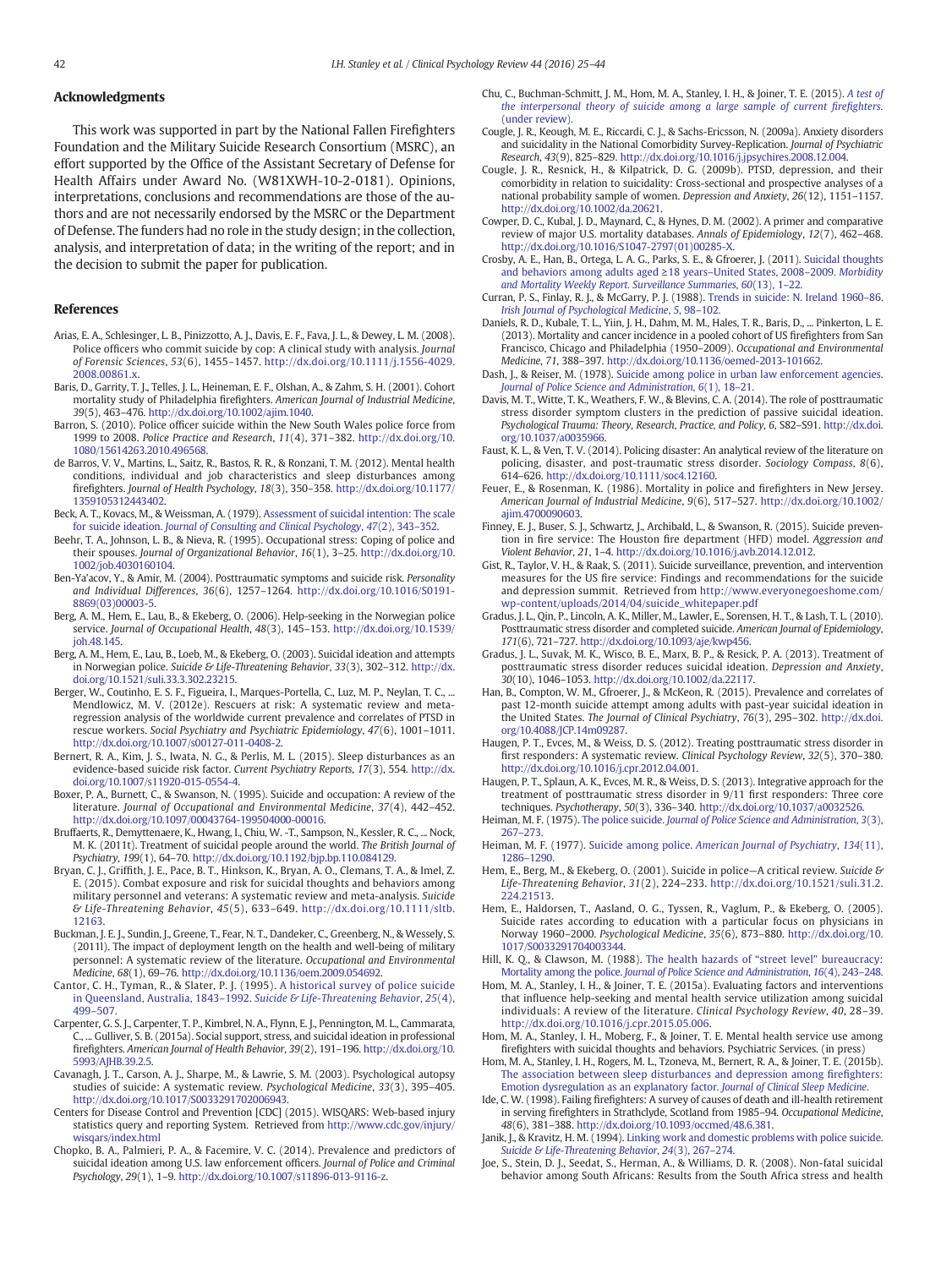<span id="page-18-0"></span>study. Social Psychiatry and Psychiatric Epidemiology, 43(6), 454–461. http://dx.doi. org[/10.1007/s00127-008-0348-7](http://dx.doi.org/10.1007/s00127-008-0348-7).

- Joiner, T. E. (2005). Why people die by suicide. [Cambridge, MA: Harvard University Press.](http://refhub.elsevier.com/S0272-7358(15)30068-4/rf0245) Joiner, T. E., & Stanley, I. H. (2015). [Can the phenomenology of a suicidal crisis be usefully](http://refhub.elsevier.com/S0272-7358(15)30068-4/rf0250) [understood as a suite of antipredator defensive reactions?](http://refhub.elsevier.com/S0272-7358(15)30068-4/rf0250) (under review).
- Joiner, T. E., Hom, M. A., Hagan, C. R., & Silva, C. Suicide as a derangement of the self-sacrificial aspect of eusociality. Psychological Bulletin. [http://dx.doi.org/10.1037/](http://dx.doi.org/10.1037/rev0000020) [rev0000020](http://dx.doi.org/10.1037/rev0000020) (in press)
- Joiner, T. E., Pfaff, J. J., & Acres, J. G. (2002). A brief screening tool for suicidal symptoms in adolescents and young adults in general health settings: Reliability and validity data from the Australian national general practice youth suicide prevention project. Behaviour Research and Therapy, 40(4), 471–481. http://dx.doi.org/[10.1016/S0005-](http://dx.doi.org/10.1016/S0005-7967(01)00017-1) [7967\(01\)00017-1](http://dx.doi.org/10.1016/S0005-7967(01)00017-1).
- Josephson, R. L., & Reiser, M. (1990). Offi[cer suicide in the Los Angeles police department:](http://refhub.elsevier.com/S0272-7358(15)30068-4/rf0260) A twelve-year follow-up. [Journal of Police Science and Administration](http://refhub.elsevier.com/S0272-7358(15)30068-4/rf0260), 17(3), 227–229.
- Kapusta, N. D., Voracek, M., Etzersdorfer, E., Niederkrotenthaler, T., Dervic, K., Plener, P. L., ... Sonneck, G. (2010,). Characteristics of police officer suicides in the federal Austrian police corps. Crisis, 31(5), 265–271. http://dx.doi.org[/10.1027/0227-5910/a000033](http://dx.doi.org/10.1027/0227-5910/a000033).
- Kaylor, J. A., King, D. W., & King, L. A. (1987). Psychological effects of military service in Vietnam: A meta-analysis. Psychological Bulletin, 102(2), 257–271. http://dx.doi.org/ [10.1037/0033-2909.102.2.257](http://dx.doi.org/10.1037/0033-2909.102.2.257).
- Kessler, R. C., Borges, G., & Walters, E. E. (1999). Prevalence of and risk factors for lifetime suicide attempts in the national comorbidity survey. Archives of General Psychiatry, 56(7), 617. http://dx.doi.org[/10.1001/archpsyc.56.7.617.](http://dx.doi.org/10.1001/archpsyc.56.7.617)
- Kessler, R. C., Sonnega, A., Bromet, E., Hughes, M., & Nelson, C. B. (1995). Posttraumatic stress disorder in the National Comorbidity Survey. Archives of General Psychiatry, 52(12), 1048–1060. http://dx.doi.org[/10.1001/archpsyc.1995.03950240066012.](http://dx.doi.org/10.1001/archpsyc.1995.03950240066012)
- Klonsky, E. D., & May, A. M. (2014). Differentiating suicide attempters from suicide ideators: A critical frontier for suicidology research. Suicide & Life-Threatening Behavior, 44(1), 1–5. http://dx.doi.org[/10.1111/sltb.12068.](http://dx.doi.org/10.1111/sltb.12068)
- Klonsky, E. D., & May, A. M. (2015). The three-step theory (3ST): A new theory of suicide rooted in the "ideation-to-action" framework. International Journal of Cognitive Therapy, 8(2), 114–129. http://dx.doi.org[/10.1521/ijct.2015.8.2.114](http://dx.doi.org/10.1521/ijct.2015.8.2.114).
- Kposowa, A. J. (2000). Marital status and suicide in the national longitudinal mortality study. Journal of Epidemiology and Community Health, 54(4), 254–261. http://dx.doi. org[/10.1136/jech.54.4.254](http://dx.doi.org/10.1136/jech.54.4.254).
- Kraemer, H. C., Kazdin, A. E., Offord, D. R., Kessler, R. C., Jensen, P. S., & Kupfer, D. J. (1997). Coming to terms with the terms of risk. Archives of General Psychiatry, 54(4), 337–343. http://dx.doi.org[/10.1001/archpsyc.1997.01830160065009.](http://dx.doi.org/10.1001/archpsyc.1997.01830160065009)
- Labovitz, S., & Hagedorn, R. (1971). [An analysis of suicide rates among occupational](http://refhub.elsevier.com/S0272-7358(15)30068-4/rf0305) categories. [Sociological Inquiry](http://refhub.elsevier.com/S0272-7358(15)30068-4/rf0305), 41, 67–72.
- Lester, D. (1993). A study of police suicide in New York City, 1934–1939. Psychological Reports, 73, 1395–1398. http://dx.doi.org[/10.2466/pr0.1993.73.3f.1395](http://dx.doi.org/10.2466/pr0.1993.73.3f.1395).
- Lester, D., & Pitts, J. (1990). [Depression and locus of control in police of](http://refhub.elsevier.com/S0272-7358(15)30068-4/rf9100)ficers. Psychological [Reports](http://refhub.elsevier.com/S0272-7358(15)30068-4/rf9100), 67, 826.
- Li, C. -Y., & Sung, F. -C. (1999). A review of the healthy worker effect in occupational epidemiology. Occupational Medicine, 49(4), 225–229. http://dx.doi.org/[10.1093/](http://dx.doi.org/10.1093/occmed/49.4.225) [occmed/49.4.225.](http://dx.doi.org/10.1093/occmed/49.4.225)
- Lindsay, M. S., & Lester, D. (2001). Suicide in a northeastern police department. Psychological Reports, 88, 226. http://dx.doi.org[/10.2466/pr0.2001.88.1.226](http://dx.doi.org/10.2466/pr0.2001.88.1.226).
- Liu, B., Tarigan, L. H., Bromet, E. J., & Kim, H. (2014). World trade center disaster exposure-related probable posttraumatic stress disorder among responders and civilians: A meta-analysis. PloS One, 9(7), e101491. http://dx.doi.org[/10.1371/](http://dx.doi.org/10.1371/journal.pone.0101491) [journal.pone.0101491](http://dx.doi.org/10.1371/journal.pone.0101491).
- Loo, R. (1986). [Suicide among police in a federal force.](http://refhub.elsevier.com/S0272-7358(15)30068-4/rf0330) Suicide & Life-Threatening Behavior, 16[\(3\), 379](http://refhub.elsevier.com/S0272-7358(15)30068-4/rf0330)–388.
- Loo, R. (2003). A meta-analysis of police suicide rates: Findings and issues. Suicide & Life-Threatening Behavior, 33(3), 313–325. http://dx.doi.org/[10.1521/suli.33.3.313.23209.](http://dx.doi.org/10.1521/suli.33.3.313.23209)
- Maia, D. B., Marmar, C. R., Metzler, T., Nóbrega, A., Berger, W., Mendlowicz, M. V., ... Figueira, I. (2007,). [Post-traumatic stress symptoms in an elite unit of Brazilian police](http://refhub.elsevier.com/S0272-7358(15)30068-4/rf0340) offi[cers: Prevalence and impact on psychosocial functioning and on physical and](http://refhub.elsevier.com/S0272-7358(15)30068-4/rf0340) mental health. [Journal of Affective Disorders](http://refhub.elsevier.com/S0272-7358(15)30068-4/rf0340), 97(1–3), 241–245.
- Marzuk, P. M., Nock, M. K., Leon, A. C., Portera, L., & Tardiff, K. (2002). Suicide among New York city police officers, 1977–1996. American Journal of Psychiatry, 159(12), 2069–2071. http://dx.doi.org/[10.1176/appi.ajp.159.12.2069.](http://dx.doi.org/10.1176/appi.ajp.159.12.2069)
- Milner, A., Spittal, M. J., Pirkis, J., & LaMontagne, A. D. (2013). Suicide by occupation: Systematic review and meta-analysis. The British Journal of Psychiatry, 203, 409–416. http://dx.doi.org[/10.1192/bjp.bp.113.128405](http://dx.doi.org/10.1192/bjp.bp.113.128405).
- Mishara, B. L., & Martin, N. (2012). Effects of a comprehensive police suicide prevention program. Crisis, 33(3), 162–168. http://dx.doi.org/[10.1027/0227-5910/a000125](http://dx.doi.org/10.1027/0227-5910/a000125).
- Mitchell, J. T. (1995). [Medic suicide: What can be done?](http://refhub.elsevier.com/S0272-7358(15)30068-4/rf0360) Journal of Emergency Medical Services, 20[\(11\), 41](http://refhub.elsevier.com/S0272-7358(15)30068-4/rf0360)–45.
- Musk, A. W., Monson, R. R., Peters, J. M., & Peters, R. K. (1978). Mortality among Boston firefighters, 1915–1975. British Journal of Industrial Medicine, 35(2), 104–108. http://dx.doi.org[/10.1136/oem.35.2.104](http://dx.doi.org/10.1136/oem.35.2.104).
- Nelson, Z. P., & Smith, W. E. (1970). [The law enforcement profession: An incident of high](http://refhub.elsevier.com/S0272-7358(15)30068-4/rf0370) suicide. OMEGA–[Journal of Death and Dying](http://refhub.elsevier.com/S0272-7358(15)30068-4/rf0370), 1(4), 293–299.
- Neria, Y., Nandi, A., & Galea, S. (2008). Post-traumatic stress disorder following disasters: A systematic review. Psychological Medicine, 38(04). http://dx.doi.org[/10.1017/](http://dx.doi.org/10.1017/S0033291707001353) [S0033291707001353.](http://dx.doi.org/10.1017/S0033291707001353)
- Nock, M. K., Deming, C. A., Fullerton, C. S., Gilman, S. E., Goldenberg, M., Kessler, R. C., ... Ursano, R. J. (2013l). Suicide among soldiers: A review of psychosocial risk and protective factors. Psychiatry: Interpersonal and Biological Processes, 76(2), 97–125. http://dx.doi.org[/10.1521/psyc.2013.76.2.97](http://dx.doi.org/10.1521/psyc.2013.76.2.97).
- Nock, M. K., Holmberg, E. B., Photos, V. I., & Michel, B. D. (2007). Self-injurious thoughts and behaviors interview: Development, reliability, and validity in an adolescent

sample. Psychological Assessment, 19(3), 309–317. http://dx.doi.org/[10.1037/1040-](http://dx.doi.org/10.1037/1040-3590.19.3.309) [3590.19.3.309](http://dx.doi.org/10.1037/1040-3590.19.3.309).

- O'Connor, R. C. (2011). The integrated motivational-volitional model of suicidal behavior. Crisis, 32(6), 295–298. http://dx.doi.org[/10.1027/0227-5910/a000120.](http://dx.doi.org/10.1027/0227-5910/a000120)
- O'Hara, A. F., & Violanti, J. M. (2009). Police suicide—[A web surveillance of national data.](http://refhub.elsevier.com/S0272-7358(15)30068-4/rf0395) [International Journal of Emergency Mental Health](http://refhub.elsevier.com/S0272-7358(15)30068-4/rf0395), 11(1), 17–24.
- O'Hara, A. F., Violanti, J. M., Levenson, R. L., & Clark, R. G. (2013). [National police suicide](http://refhub.elsevier.com/S0272-7358(15)30068-4/rf0400) estimates: Web surveillance study III. [International Journal of Emergency Mental](http://refhub.elsevier.com/S0272-7358(15)30068-4/rf0400) [Health and Human Resilience](http://refhub.elsevier.com/S0272-7358(15)30068-4/rf0400), 15(1), 31–38.
- Panagioti, M., Gooding, P., & Tarrier, N. (2009). Post-traumatic stress disorder and suicidal behavior: A narrative review. Clinical Psychology Review, 29(6), 471–482. http://dx. doi.org[/10.1016/j.cpr.2009.05.001.](http://dx.doi.org/10.1016/j.cpr.2009.05.001)
- Pearce, N., Checkoway, H., & Kriebel, D. (2007). Bias in occupational epidemiology studies. Occupational and Environmental Medicine, 64(8), 562–568. http://dx.doi.org/[10.1136/](http://dx.doi.org/10.1136/oem.2006.026690) [oem.2006.026690](http://dx.doi.org/10.1136/oem.2006.026690).
- Peñalba, V., McGuire, H., & Leite, J. R. (2008). Psychosocial interventions for prevention of psychological disorders in law enforcement officers. Cochrane Database of Systematic Reviews, 3. http://dx.doi.org[/10.1002/14651858.](http://dx.doi.org/10.1002/14651858.CD005601.pub2) [CD005601.pub2.](http://dx.doi.org/10.1002/14651858.CD005601.pub2)
- Pienaar, J., Rothmann, S., & van de Vijver, F. J. R. (2007). Occupational stress, personality traits, coping strategies, and suicide ideation in the South African police service. Criminal Justice and Behavior, 34(2), 246–258. http://dx.doi.org/[10.](http://dx.doi.org/10.1177/0093854806288708) [1177/0093854806288708](http://dx.doi.org/10.1177/0093854806288708).
- Plani, F., Bowley, D. M., & Goosen, J. (2003). [Death and injury on duty](http://refhub.elsevier.com/S0272-7358(15)30068-4/rf0425)—A study of South African police officers. [South African Medical Journal](http://refhub.elsevier.com/S0272-7358(15)30068-4/rf0425), 93(11), 851–853.
- Platt, B., Hawton, K., Simkin, S., Dean, R., & Mellanby, R. J. (2012). Suicidality in the veterinary profession. Crisis, 33(5), 280–289. http://dx.doi.org/[10.1027/](http://dx.doi.org/10.1027/0227-5910/a000143) [0227-5910/a000143](http://dx.doi.org/10.1027/0227-5910/a000143).
- Quinet, K. D., Bordua, D. J., & Lassiter, W. (1997). Line of duty police deaths: A paradoxical trend in felonious homicides in the United States. Policing and Society, 6(4), 283–296. http://dx.doi.org[/10.1080/10439463.1997.9964758](http://dx.doi.org/10.1080/10439463.1997.9964758).
- Rouse, L. M., Frey, R. A., Lopez, M., Wohlers, H., Xiong, I., Llewellyn, K., ... Wester, S. R. (2015). Law enforcement suicide: Discerning etiology through psychological autopsy. Police Quarterly, 18(1), 79–108. http://dx.doi.org/[10.1177/1098611114563083](http://dx.doi.org/10.1177/1098611114563083).
- Rudd, M. D., Bryan, C. J., Wertenberger, E. G., Peterson, A. L., Young-McCaughan, S., Mintz, J., ... Bruce, T. O. (2015z). Brief cognitive-behavioral therapy effects on post-treatment suicide attempts in a military ample: Results of a randomized clinical trial with 2-year follow-up. American Journal of Psychiatry, 172(5), 441–449. http://dx.doi.org/[10.](http://dx.doi.org/10.1176/appi.ajp.2014.14070843) [1176/appi.ajp.2014.14070843.](http://dx.doi.org/10.1176/appi.ajp.2014.14070843)
- Schmidtke, A., Fricke, S., & Lester, D. (1999). Suicide among German federal and state police officers. Psychological Reports, 84, 157–166. http://dx.doi.org/[10.2466/pr0.](http://dx.doi.org/10.2466/pr0.1999.84.1.157) [1999.84.1.157](http://dx.doi.org/10.2466/pr0.1999.84.1.157).
- Selby, E. A., Joiner, T. E., & Ribeiro, J. D. (2014). [Comprehensive theories of suicidal behav](http://refhub.elsevier.com/S0272-7358(15)30068-4/rf0455)iors. In M. K. Nock (Ed.), [The Oxford handbook of suicide and self-injury](http://refhub.elsevier.com/S0272-7358(15)30068-4/rf0455). New York, NY: [Oxford University Press.](http://refhub.elsevier.com/S0272-7358(15)30068-4/rf0455)
- Stanley, I. H., Hom, M. A., & Joiner, T. E. (2015a). Mental health services use among adults with suicide ideation, plans, or attempts: Results from a national survey. Psychiatric Services, 66(12), 1296–1302. http://dx.doi.org/[10.1176/appi.ps.201400593](http://dx.doi.org/10.1176/appi.ps.201400593).
- Stanley, I. H., Hom, M. A., Hagan, C. R., & Joiner, T. E. (2015b). Career prevalence and correlates of suicidal thoughts and behaviors among firefighters. Journal of Affective Disorders, 187, 163–171. http://dx.doi.org/[10.1016/j.jad.2015.08.007.](http://dx.doi.org/10.1016/j.jad.2015.08.007)
- Stanley, I. H., Hom, M. A., Rogers, M. L., Hagan, C. R., & Joiner, T. E. (2015c). [Understanding](http://refhub.elsevier.com/S0272-7358(15)30068-4/rf0470) [suicide among older adults: A review of psychological and sociological theories of](http://refhub.elsevier.com/S0272-7358(15)30068-4/rf0470) suicide. [Aging & Mental Health](http://refhub.elsevier.com/S0272-7358(15)30068-4/rf0470).
- Sterud, T., Hem, E., Lau, B., & Ekeberg, O. (2008). Suicidal ideation and suicide attempts in a nationwide sample of operational Norwegian ambulance personnel. Journal of Occupational Health, 50(5), 406–414. http://dx.doi.org[/10.](http://dx.doi.org/10.1539/joh.L8025) [1539/joh.L8025](http://dx.doi.org/10.1539/joh.L8025).
- Steyn, R., Vawda, N., Wyatt, G. E., Williams, J. K., & Madu, S. N. (2013). Posttraumatic stress disorder diagnostic criteria and suicidal ideation in a South African police sample. African Journal of Psychiatry, 16(1), 19–22. http://dx.doi.org[/10.4314/](http://dx.doi.org/10.4314/ajpsy.v16i1.3) [ajpsy.v16i1.3.](http://dx.doi.org/10.4314/ajpsy.v16i1.3)
- Tiesman, H. M., Hendricks, S. A., Bell, J. L., & Amandus, H. A. (2010). Eleven years of occupational mortality in law enforcement: The census of fatal occupational injuries, 1992–2002. American Journal of Industrial Medicine, 53(9), 940–949. http://dx.doi. org[/10.1002/ajim.20863.](http://dx.doi.org/10.1002/ajim.20863)
- Tiesman, H. M., Konda, S., Hartley, D., Menéndez, C. C., Ridenour, M., & Hendricks, S. (2015). Suicide in U.S workplaces, 2003–2010. American Journal of Preventive Medicine, 48(6), 674–682. http://dx.doi.org/[10.1016/j.amepre.2014.12.011.](http://dx.doi.org/10.1016/j.amepre.2014.12.011)
- Tyssen, R., Vaglum, P., Grønvold, N. T., & Ekeberg, O. (2001). [Suicidal ideation among](http://refhub.elsevier.com/S0272-7358(15)30068-4/rf0495) [medical students and young physicians: A nationwide and prospective study of](http://refhub.elsevier.com/S0272-7358(15)30068-4/rf0495) prevalence and predictors. [Journal of Affective Disorders](http://refhub.elsevier.com/S0272-7358(15)30068-4/rf0495), 64(1), 69–79.
- U.S. Bureau of Labor Statistics (2015). Occupational Employment Statistics. Retrieved August 1, 2015, from <http://www.bls.gov/oes/current/oes330000.htm>
- Vallières, A., Azaiez, A., Moreau, V., LeBlanc, M., & Morin, C. M. (2014). Insomnia in shift work. Sleep Medicine, 15(12), 1440–1448. http://dx.doi.org[/10.1016/j.](http://dx.doi.org/10.1016/j.sleep.2014.06.021) [sleep.2014.06.021](http://dx.doi.org/10.1016/j.sleep.2014.06.021).
- Van Orden, K. A., Witte, T. K., Cukrowicz, K. C., Braithwaite, S. R., Selby, E. A., & Joiner, T. E. (2010,). The interpersonal theory of suicide. Psychological Review, 117(2), 575–600. http://dx.doi.org[/10.1037/a0018697](http://dx.doi.org/10.1037/a0018697).
- Vena, J. E., Violanti, J. M., Marshall, J., & Fiedler, R. C. (1986). Mortality of a municipal worker cohort: III. Police officers. American Journal of Industrial Medicine, 10(4), 383–397 Retrieved from [http://www.ncbi.nlm.nih.gov/pubmed/3788983.](http://www.ncbi.nlm.nih.gov/pubmed/3788983)
- Violanti, J. M. (1995). [Trends in police suicide.](http://refhub.elsevier.com/S0272-7358(15)30068-4/rf0520) Psychological Reports, 77(2), 688–690.
- Violanti, J. M. (2004). Predictors of police suicide ideation. Suicide & Life-Threatening Behavior, 34(3), 277–283. http://dx.doi.org/[10.1521/suli.34.3.277.42775](http://dx.doi.org/10.1521/suli.34.3.277.42775).